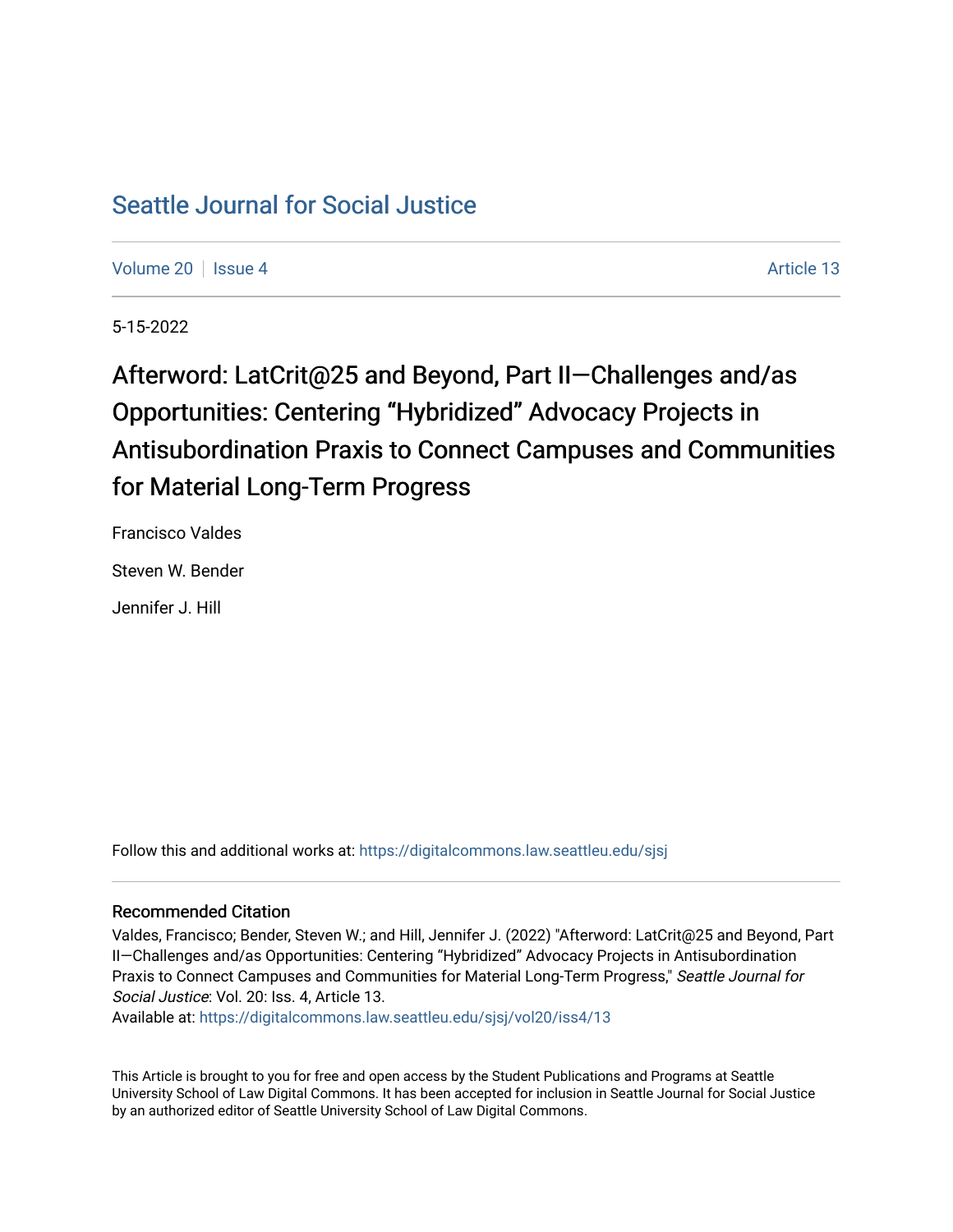**Afterword: LatCrit@25 and Beyond, Part II— Challenges and/as Opportunities: Centering "Hybridized" Advocacy Projects in Antisubordination Praxis to Connect Campuses and Communities for Material Long-Term Progress**

> Francisco Valdes\* Steven W. Bender Jennifer J. Hill

[H]ow should people who affiliate with LatCrit, and related movements of critical, antisubordinationist, and progressive scholars, teachers, lawyers, law students, and other activists, attempt to move forward? Should we devote our energy to organizing for incremental reform, attempting to work within existing frameworks and power structures? Or is it time to resist the impulse for incrementalistic reform, and instead organize and agitate vigorously for transformative action?<sup>1</sup>

**INTRODUCTION** 

In their own Afterword to the LatCrit "Primer," published contemporaneously with the 25th anniversary conference, Sumi Cho and Angela Harris detailed headwinds—what they called "contemporary

<sup>\*</sup> Professor of Law and Dean's Distinguished Scholar, University of Miami. I owe many thanks to my co-authors here, and to the organizers, participants, contributors, and editors who have made this 25th anniversary LatCrit conference and symposium possible, as well as to the generations of work that we strive to honor, develop, and practice. All accomplishments—and errors or shortcomings—are shared.

<sup>1</sup> *Call for Papers: LatCrit 2021 Biennial Conference*, LATCRIT (June 1, 2021), https://latcrit.org/call-for-papers-latcrit-2021-biennial-conference/ [https://perma.cc/WAT6-93UN].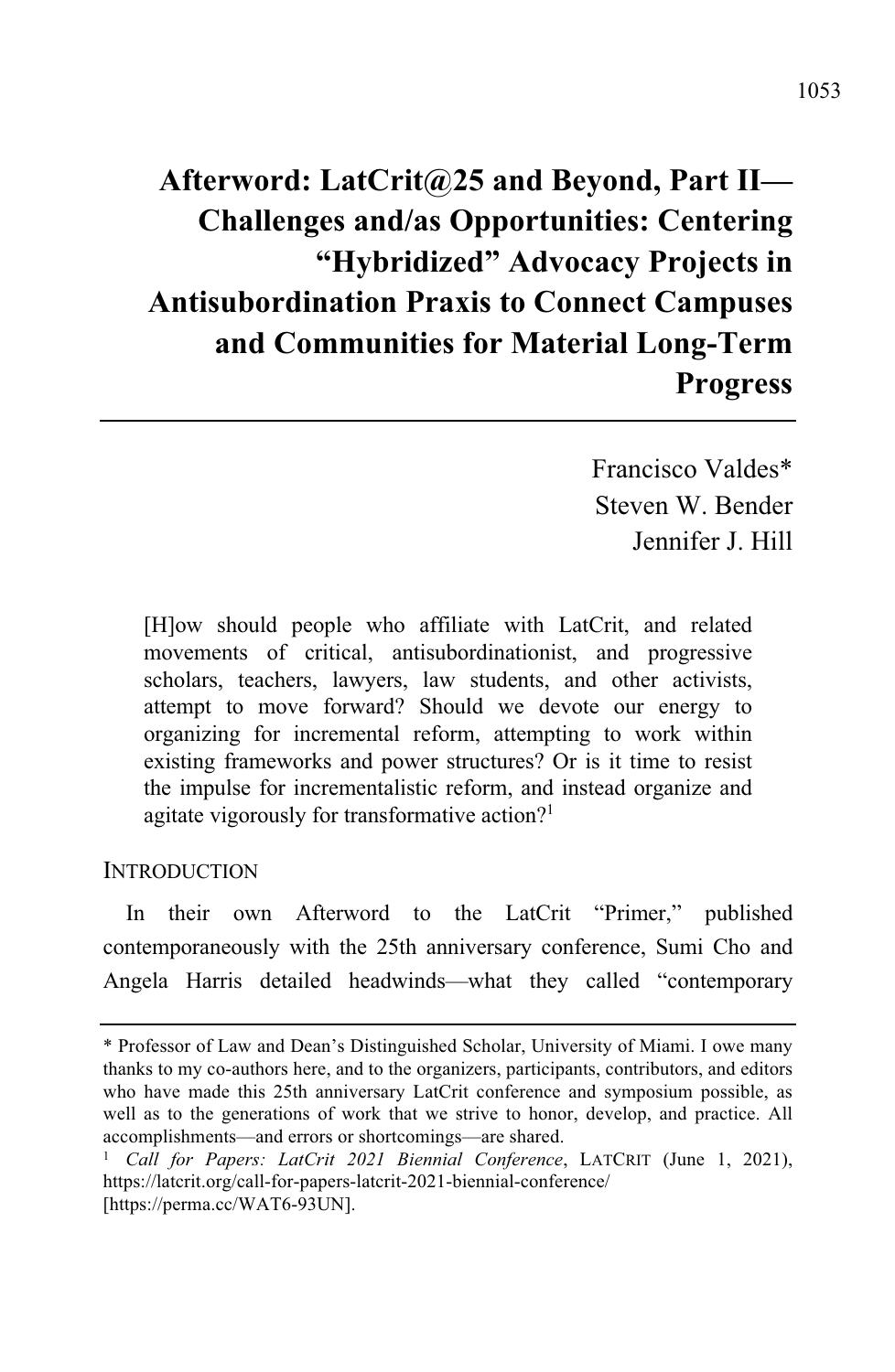challenges" (and even "contradictions") <sup>2</sup>—facing transformative projects such as LatCrit. These contemporary challenges, and the turbulences we outlined in Part I of this Afterword, $3$  present both headwinds and opportunities as they mix and blur historical entrenchment and systemic flux, both within the academy and throughout society. More complexly than ever, the questions of the moment traverse law and society, campus and community, localities and globality. As Cho and Harris urge, so must our responses.

Similarly, in her Foreword to the same Primer, Margaret Montoya frames our past and future in terms of the present—its big-picture exigencies, as well as some challenges and opportunities for organized academic activism and critical bottom-up coalitions.<sup>4</sup> Montoya's framing and listing of existential crises, and their stark racial implications, in turn inspired the framing of the 25th anniversary conference Call for Papers around "five cosynthetic, existential, and longstanding epidemics," with the aim to develop an action-focused LatCritical response to those epidemics as a critical and collaborative movement.<sup>5</sup>

Here, in Part II of this 25th anniversary Afterword, we delve deeper into the pressing social, material, and institutional zeitgeist introduced in Part I, and explored more widely by Montoya, and Cho and Harris, in the LatCrit Primer. We begin by noting why all of us, and many more beyond us, are centering these developments, circumstances, trends, and questions in our

<sup>2</sup> Sumi Cho & Angela P. Harris, *Afterword: El Espíritu de Resistencia* in FRANCISCO VALDES & STEVEN W. BENDER, LATCRIT: FROM CRITICAL LEGAL THEORY TO ACADEMIC ACTIVISM 115, 120 (2021).

<sup>3</sup> *See* Francisco Valdes, Steven W. Bender, & Jennifer J. Hill, *LatCrit@25 and Beyond, Part I—Organized Academic Activism and the Long Haul: Designing "Hybridized" Advocacy Projects for an Age of Global Disruption, Systemic Injustice, and Bottom Up Progress*, \_\_DENV. U.L. REV. \_\_ (forthcoming).

<sup>4</sup> Margaret E. Montoya, *The* Gran Trecho *That is LatCrit*, in VALDES & BENDER, *supra* note 2, at ix.

<sup>5</sup> *See Call for Papers*, *supra* note 1.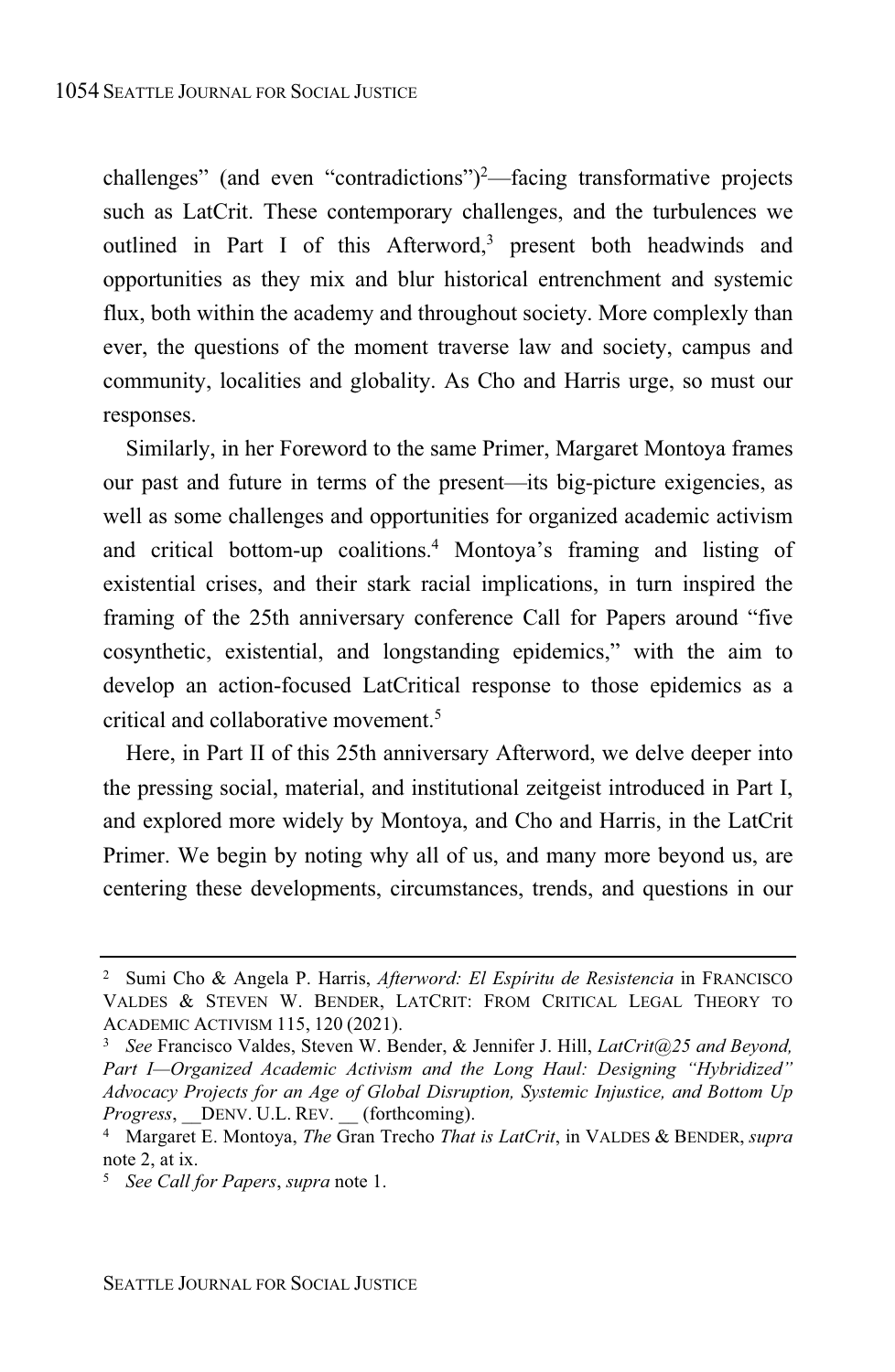work as we—the networks of critical outsider scholars that emerged during the past several decades, including LatCrit—strive to develop social justice analyses and actions that recognize the volatile indications of this historical moment.

# I. CONTEXT: NEOLIBERALIZED IDENTITY CASTES AND SYSTEMS OF KNOWLEDGE PRODUCTION

At the core of this deep collective reflection is the implosive devolution of U.S. universities and law schools wrought by the dictates of neoliberalism. For instance, an educational policy scholar that Cho and Harris cite summarizes these ideological, cultural, and material shifts in power and priorities thusly:

The privatization and commercialization of previously publicly funded institutions extended to higher education, and as a result, these institutions became increasingly reliant on private funds. . . . The role of the faculty and their institutional priorities were altered, with heavy emphasis placed on generating revenue and a lesser role in institutional decision-making. The tenure system, which neoliberals argued is economically irrational and a "bad investment" came under attack. Economic efficiency became a high priority for colleges and universities, which provided the rationale to use an unprecedented amount of part-time and adjunct faculty as well as to attack systems of shared governance. A college education was increasingly seen as a private good to be purchased by a student, who was redefined as a customer. Students, as rational economic actors, changed their goals from what were largely intrinsic, such as developing a meaningful philosophy of life, to larger extrinsic goals including being very well off financially. All of these are direct results of individuals and institutions using neoliberal policies and an economic rationality to make educational decisions, including attempts to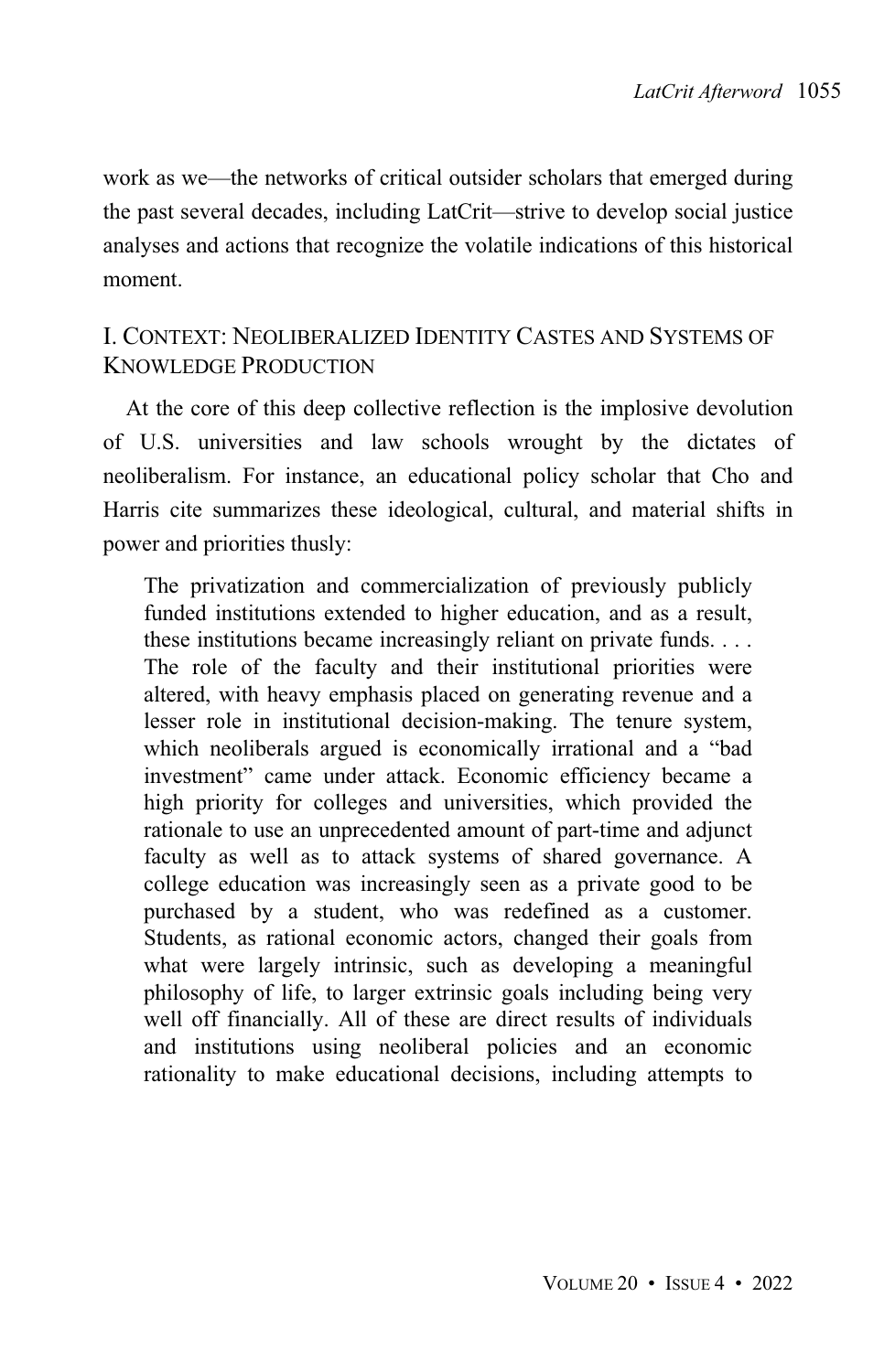treat and govern the university just like any traditional business, its faculty as traditional workers, and its students as customers.<sup>6</sup>

At the same time as these neoliberal pressures redefine what universities and law school reward in their faculty, student tuition and debt loads have increased, and shifts in the employment market challenge a graduate's ability to become "very well off financially." Law school admissions rose in the 2021–2022 cycle, but U.S. universities and law schools are barreling toward a demographic cliff that may dramatically curb the enrollment that sustains their financial model—at least if these schools continue to focus on the same measures of "merit" that exclude diverse applicants, $\alpha$  even those able to pay spiraling tuition. The looming demographic drop exists because of the decline in births during the Great Recession of 2008—the same economic apocalypse that Cho and Harris detail as shocking "the top tiers of the [legal] labor market [which in turn] ricocheted down through the entire structure and, ultimately, disrupted the law schools."<sup>8</sup> Smaller high school graduating classes will reach U.S. universities starting around 2026, reaching law schools later this decade. Harvard Business School Professor Clayton Christensen predicted in 2017 that "50 percent of the 4,000 colleges and universities in the U.S. will be bankrupt in 10 to 15 years."<sup>9</sup>

Demographic change, in combination with neoliberal financialization already underway, may hasten the process already occurring of reconstructing higher education as a profit center for private financial

<sup>6</sup> Daniel Saunders, *Neoliberal Ideology and Public Higher Education in the United States*, 8 J. CRITICAL EDUC. POL'Y STUD. 41, 54 (2010).

<sup>7</sup> *See* FRANCISCO VALDES, STEVEN W. BENDER, & JENNIFER J. HILL, CRITICAL JUSTICE: SYSTEMIC ADVOCACY IN LAW AND SOCIETY 721–30 (2021) (exposing the identity-based hierarchies supported by the invention and application of "merit" in admissions).

<sup>8</sup> Cho & Harris, *supra* note 2, at 122.

<sup>9</sup> Abigail Johnson Hess, *Harvard Business School Professor: Half of American Colleges will be Bankrupt in 10 to 15 Years*, CNBC (Aug. 30, 2018), https://www.cnbc.com/2018/08/30/hbs-prof-says-half-of-us-colleges-will-be-bankruptin-10-to-15-years.html [https://perma.cc/4CT5-7JFT].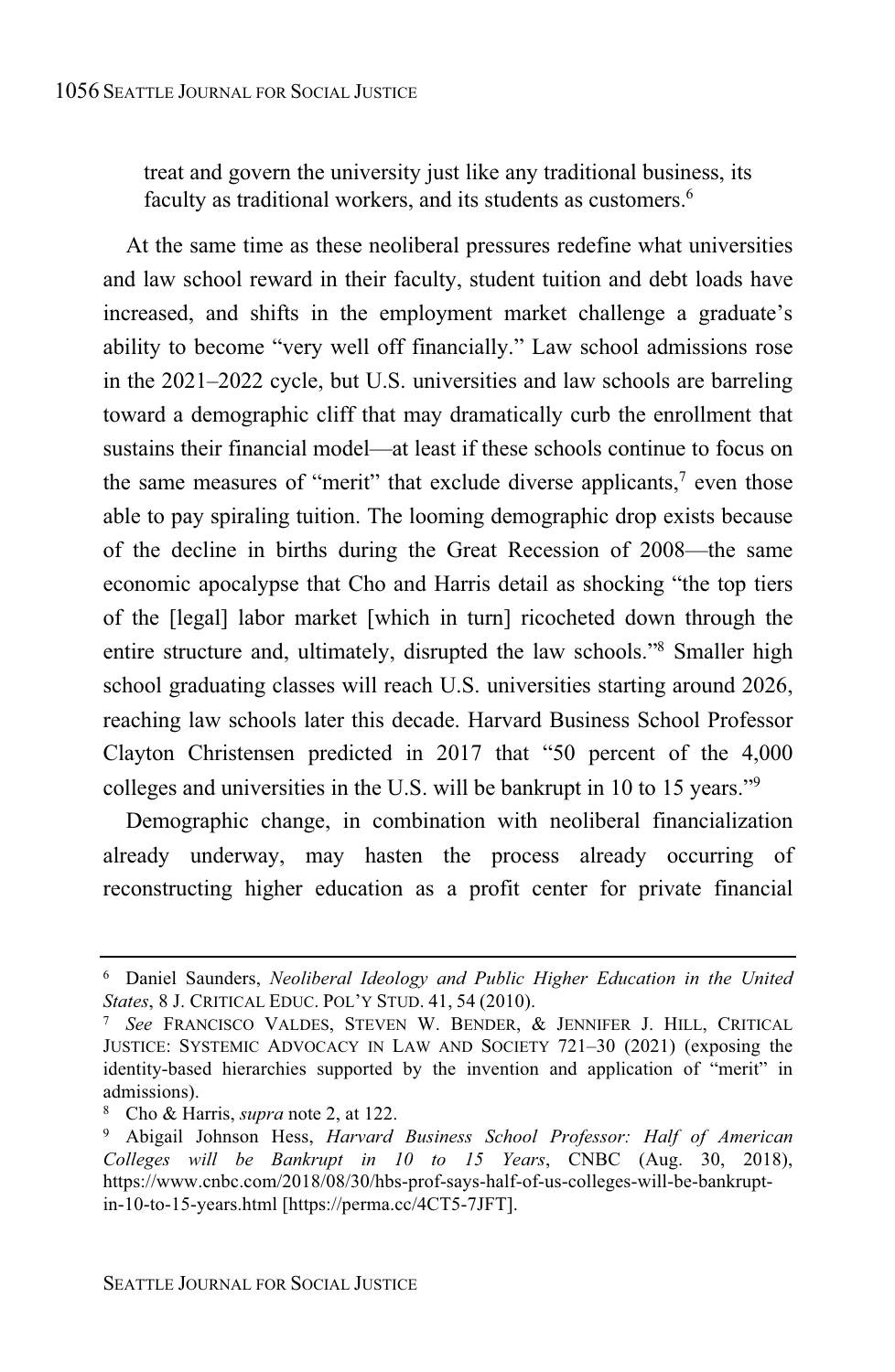interests. As The Roosevelt Institute, among others, has reported, Wall Street interests in recent years have spurred "increases in overall borrowing by colleges and universities, increases in the cost of interest payments on debt on a per-student basis, and a concentration of endowment assets at a small group of the wealthiest institutions—a form of concentrated wealth," a phenomenon extending to law schools, faculty, and students.<sup>10</sup> Increasingly, colleges and universities, both public and private, are competing to attract tuition-paying students as customers, "courting wealthier students with fancy amenities built with borrowed money," making schools prey to financial vendors selling risky financial deals that "have siphoned billions of dollars out of  $\iota$  schools' budgets."<sup>11</sup> Top-down attacks on faculty governance have emerged and may be expected to intensify when faculty resist these neoliberal pressures, which they have done by drawing, thus far, on activist methods from protest to union organizing.<sup>12</sup> The response to this era's set of challenges and opportunities will determine if we effectively oppose or further entrench "a system of higher education that works to increase social and economic inequalities."<sup>13</sup>

The same tension between challenge and opportunity underlies the newest storm cloud for transformative scholarship and social change—the 2021 attacks on the teaching of Critical Race Theory (CRT) in schools. So

<sup>10</sup> Dominic Russel, Carrie Sloan, & Alan Smith, *The Financialization of Higher Education: What Swaps Cost Our Schools and Students*, THE ROOSEVELT INSTITUTE 4 (June 2016), https://rooseveltinstitute.org/wp-content/uploads/2016/09/RI-Financialization-of-Higher-Education-201609-1.pdf [https://perma.cc/EWC7-5YL7]. <sup>11</sup> *Id.* at 5.

<sup>&</sup>lt;sup>12</sup> Faculty have been among those participating in The Great Uprising, forming unions, or winning first contracts that address faculty governance, as well as economic, issues. *See* Neena Hagen, *"A Long Time Coming": Pitt Faculty Celebrate Union Victory*, THE PITT NEWS (Oct. 22, 2021), https://pittnews.com/article/168054/opinions/editorialunionization-is-hard-won-well-deserved-for-faculty/ [https://perma.cc/A7YJ-GNSA]; Dillon Mullan, *UNM Faculty Agree to Union Contract*, THE SANTA FE NEW MEXICAN (May 19, 2021), https://www.santafenewmexican.com/news/education/unm-facultyagree-to-union-contract/article\_6a183858-b8f1-11eb-8f3a-fb95261d3598.html [https://perma.cc/X23X-M9QF].

<sup>13</sup> Russel et al., *supra* note 10, at 4.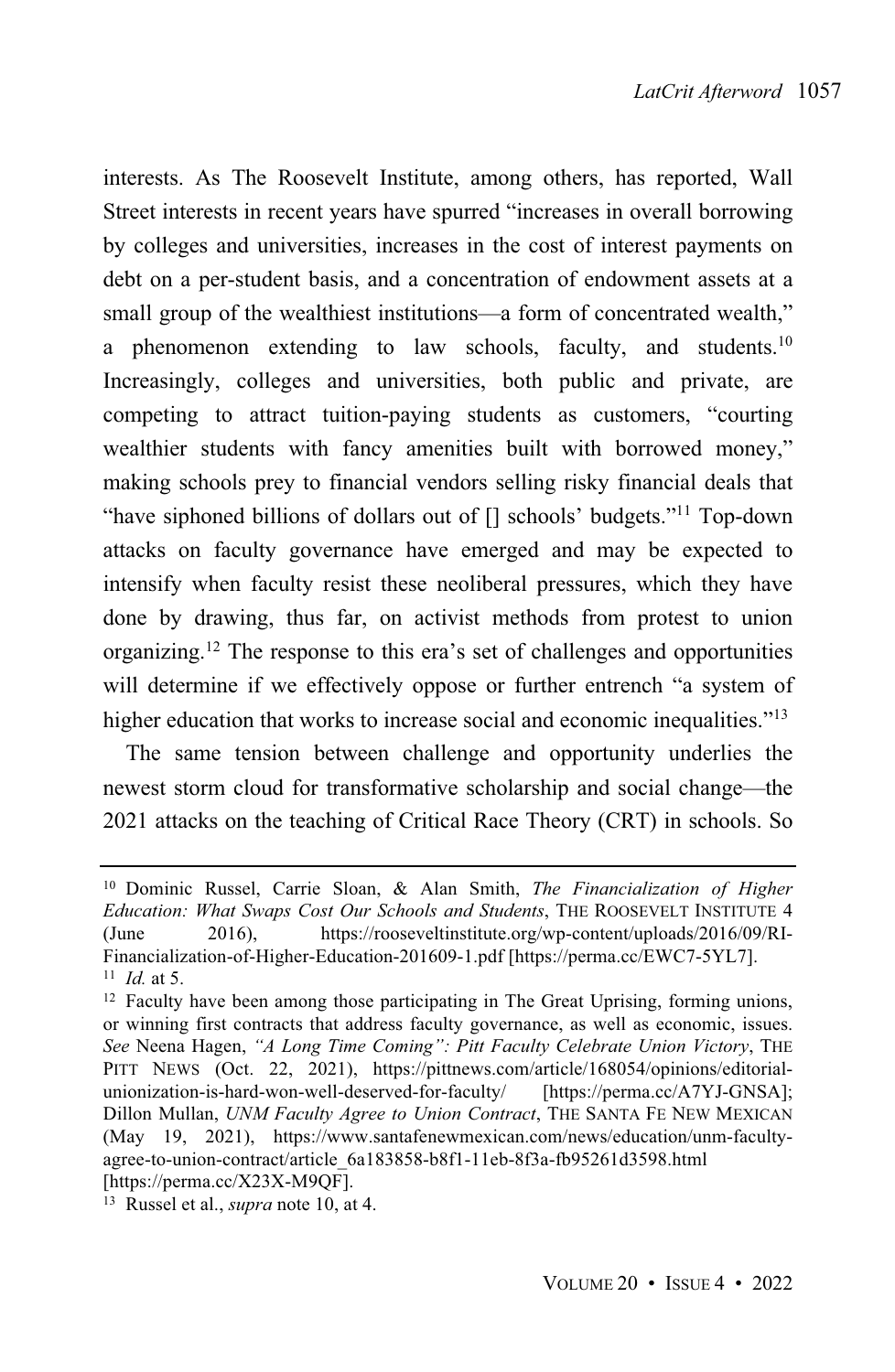far, at least fourteen states have passed prohibitions based around a new "Big Lie"<sup>14</sup> of teaching CRT as dangerous, even treasonous ideology, with similar laws proposed in at least ten other states and federally.<sup>15</sup> But as Miami Law Dean Emeritus Anthony Varona remarked in his Jerome McCristal Culp, Jr. Memorial Lecture at the 25th anniversary conference, rather than being (only or mainly) cause for despair, "[t]he attacks on CRT are signs of progress and success." <sup>16</sup> They come as backlash to the reality that:

some of the fundamental principles of critical race theory have broken into the core of popular culture and have been adopted by much of the zeitgeist as lenses through which to view the world. . .

In a media interview, Kimberlé Crenshaw said of the attacks on CRT: "What this is is backlash politics coming precisely at a moment where finally racial justice has become a majoritarian interest on the part of Americans from all races and all classes." In other words, the silver lining to the backlash is that it is a sign of progress. So, felicidades amigos y amigas.<sup>17</sup>

Similarly, Margaret Montoya, in her Foreword to the LatCrit Primer written before the 2021 CRT backlash, portrayed the crisis of unrelenting police violence and racialized injustice as an opportunity for a societal (if not yet a legal) breakthrough of critical theory insights and ideas:

For those of us who for decades have been studying race, racism, and the uses and abuses of racial power, it is surprising to see the proposed social changes in response to . . . [racialized] police violence [that] has been ignored for so long. Now more people are paying attention, businesses and other institutions are responding. We've seen the massive outpouring of support, from both BIPOC

<sup>14</sup> *See* VALDES ET AL., *supra* note 7, 46–47 for discussion of the elite strategy of Big Lies.

<sup>15</sup> *See Welcome to the ##TruthBeTold Campaign*, AFRICAN AM. POL'Y FORUM, https://www.aapf.org/truthbetold [https://perma.cc/M2JT-G7HA].

<sup>16</sup> Unpublished manuscript on file with authors.

<sup>17</sup> *Id*.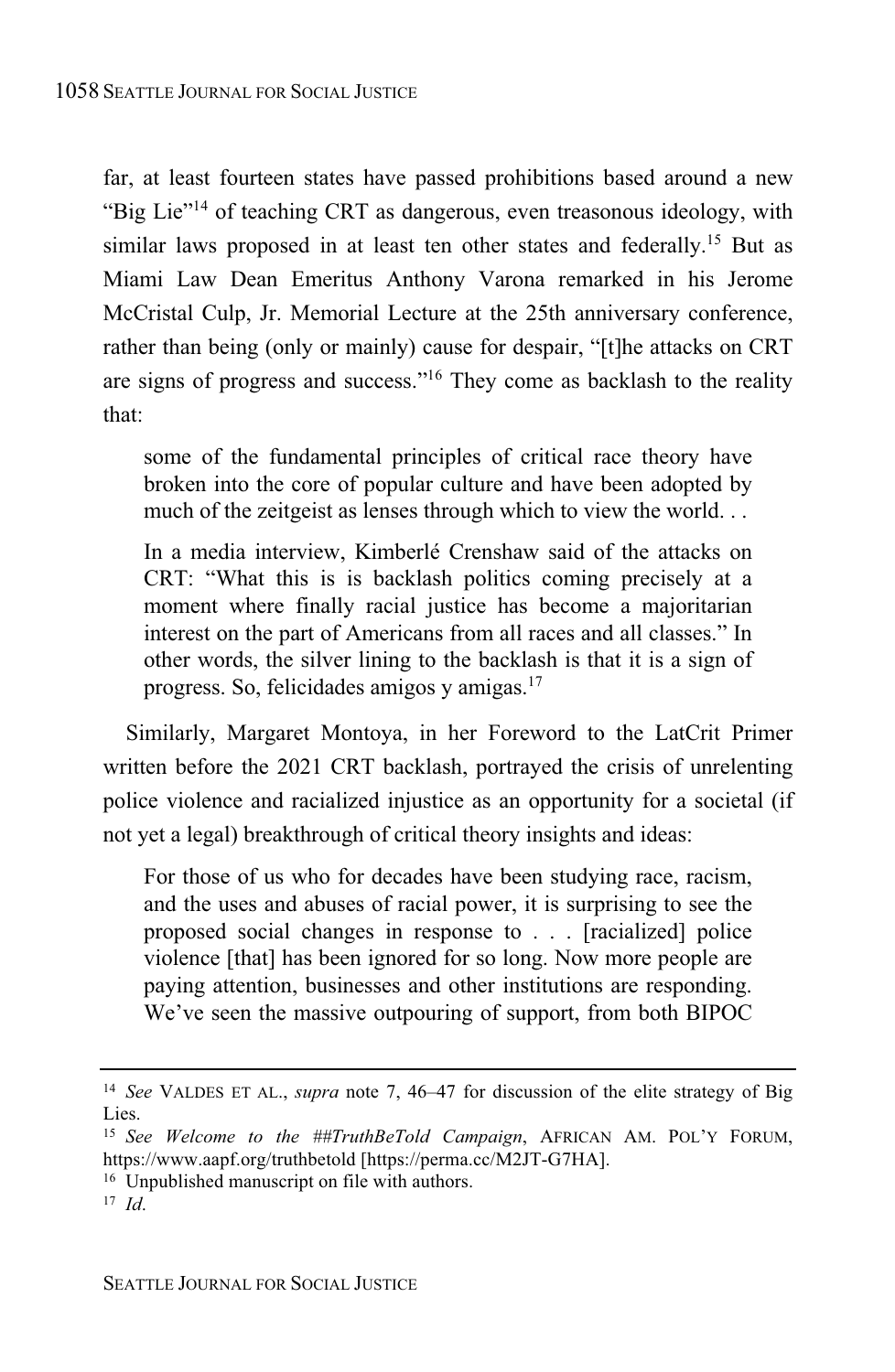and white communities, for the idea underpinning Black Lives Matter as well as for the sporadic implementation of policies to change policing in fundamental ways. We've listened as the dominant news sources use the vocabulary associated with race scholars. Some of us have renewed hope that *this time* the attention to racial injustice will last; that *this time* the reckoning with history and the hard work of dismantling the systemic inequities, the institutional and structural forms of racism, and the everyday microaggressions will be real. There is an immediate need for the race-conscious stories, methods, and values about academic activism that form the core of the LatCrit project  $\dots$ .<sup>18</sup>

As Montoya's Foreword, and Varona and other LatCrit conference speakers made clear, the systemic interconnections between traditional identity castes, neoliberalism, and the political reaction must be recognized in our actions both within and beyond the academy.

In the Primer, Cho and Harris summarize the impacts of this volatile political economy in the academy on LatCrit's mission: "at best destabiliz<sup>[ing]</sup> the fundamental contradiction at the heart of LatCrit's mission; at worst, they threaten LatCrit's mission and membership."<sup>19</sup> They explain:

If tenure-track positions become increasingly scarce, scholarship in general becomes devalued in contrast with teaching, and teaching becomes a student-pleasing, winner-take-all market, then it will be hard to interest junior faculty in transgressive scholarship. Instead, new faculty will be tempted to hunker down, conform, and attempt to ride out the storm alone rather than [performing the LatCrit model of] banding together to work for transformation. These pressures may produce a stark bifurcation between faculty hired in precrisis times, who may remain committed to LatCrit's transformative vision, and newer faculty, who see going along to get along as the only viable game in town. In the new political economy of academia, LatCrit may find itself

<sup>18</sup> Montoya, *supra* note 4, at xviii.

<sup>19</sup> Cho & Harris, *supra* note 2, at 123–24.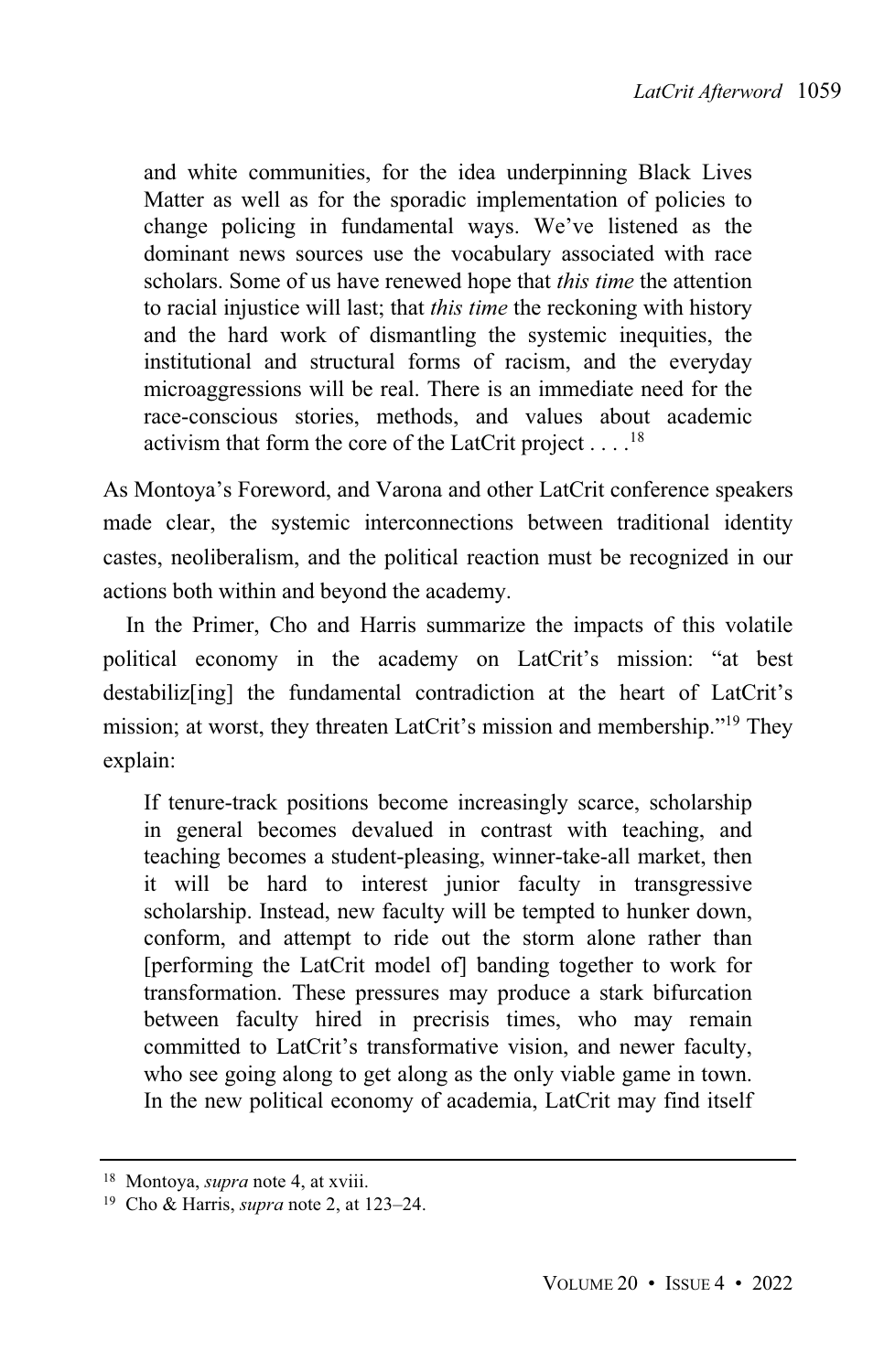at odds with such institutionalized incentives, perhaps even eclipsed by people of color–led organizations whose mission is more explicitly careerist in the face of these pressures.<sup>20</sup>

Cho and Harris next pose the challenge of the moment against this formidable backdrop:

Is it possible for LatCrit to overcome its fundamental contradiction—its commitment to radical projects whose successful execution depended on the financial health and largesse (or excesses) of the very institutions it was trying to transform? In light of the formidable shift in structural conditions, must LatCrit enter "survival mode"—exclusively virtual existence—and/or retreat into individual, albeit worthwhile, scholarly projects? Should LatCrit-affiliated faculty abandon building networks and focus on supporting their critically minded students and their local communities?<sup>21</sup>

This challenge, we think, effectively calls upon existing networks—the same ones built up through these past twenty-five years of critical coalition—to figure out the exigencies of the moment in timely and pragmatic yet systemic terms—and for the long haul. We do not think—and do not believe that Cho and Harris think—that critical academic networks literally should "abandon" our existing infrastructure, much less abandon "building" on them in support of "critically minded students and their local communities." We think the missing link—or connection—between existing networks and the challenge highlighted by Cho and Harris is the kind of advocacy project—off campus as well as on campus—that we outline here and elaborate more fully in the *Critical Justice* textbook.

As detailed there, advocacy projects often target persistent systemic problems and involve complex actions that entail "issue campaigns" or "community development projects"—each a complex kind of

<sup>20</sup> *Id*. at 124.

<sup>21</sup> *Id*.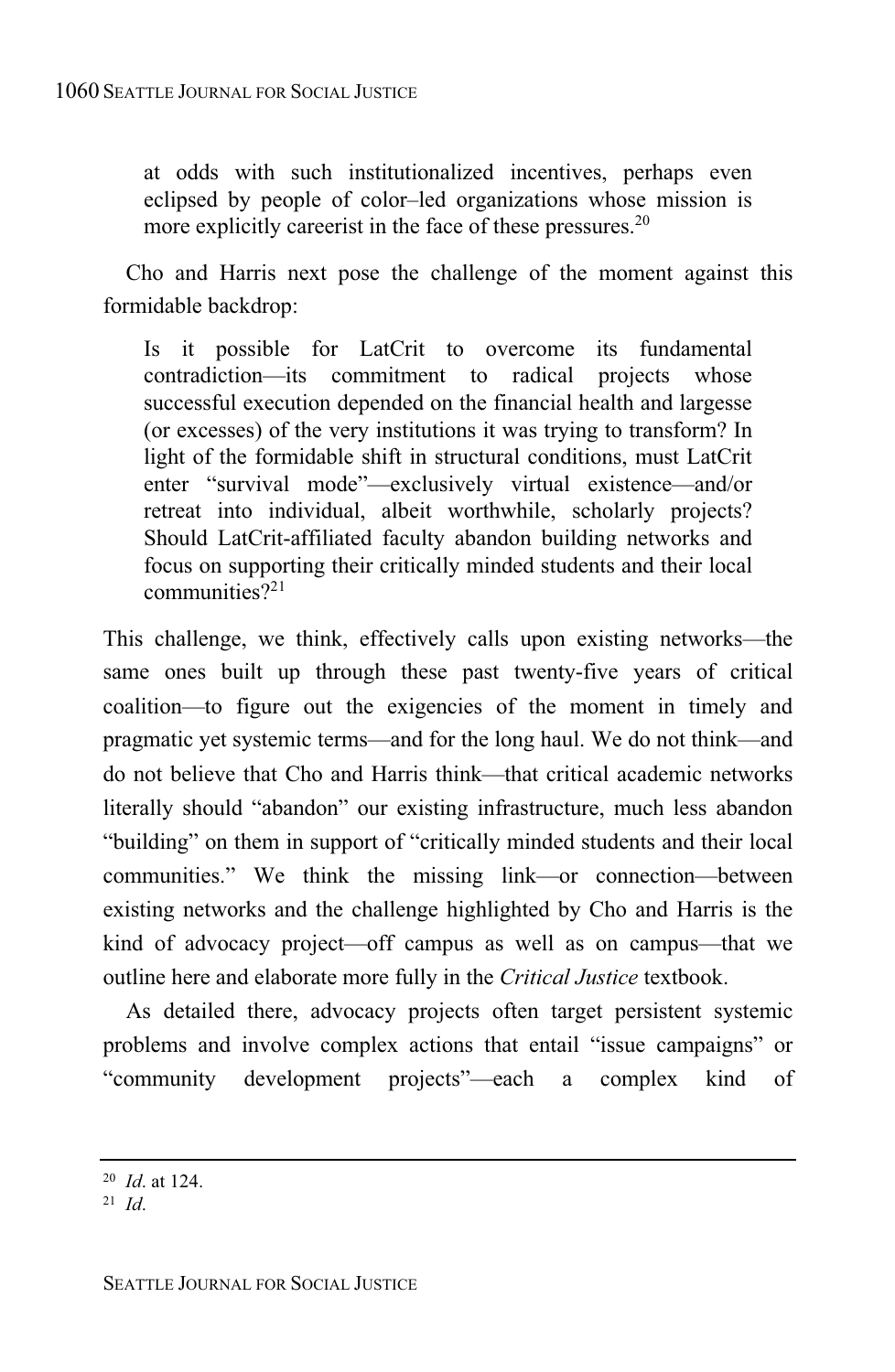collaboration.<sup>22</sup> In general, issue campaigns contemplate achievement of specific goals within express time frames, whereas community development projects tend to be local institutions or services designed to last indefinitely—or for so long as the service or institution is needed.<sup>23</sup> Either way, advocacy projects expand the goals of problem solving beyond traditional lawyering, which typically centers on ameliorating an individuated injury. In addition to that kind of technical fix, advocacy projects (through complex actions) seek "three-layered goals" that only begin with the traditional or technical fix of amelioration; in addition to that first layer, advocacy projects are designed intentionally (2) to build organized group power for sustainable struggle and (3) to shift group consciousness and societal/mainstream culture around the group or problem. <sup>24</sup> As the *Critical Justice* textbook shows, advocates combine both kinds of complex actions over time in different contexts, or as circumstances or knowledge change, in order to pursue, achieve, and defend three-layered goals. <sup>25</sup> The knowledge and skill set to engage in this praxis is what the textbook proffers to teachers, students, and activists.

In the LatCrit context, then, while some of our group projects during these past twenty-five years have involved issue campaigns, such as the successful praxis intervention to contest Arizona's anti-ethnic studies law by preparing and filing an amicus brief,  $2<sup>6</sup>$  perhaps our most common type of undertaking can be characterized as a "portfolio" of community development projects. As our symposia over the years illustrate, and as the *Critical Justice* textbook and the LatCrit Primer most recently detail, LatCrit amounts to an advocacy project in which we run campaigns to establish new initiatives and we leverage existing projects to mount

<sup>22</sup> *See* VALDES ET AL., *supra* note 7, at 957–1052.

<sup>23</sup> *Id*. at 961.

<sup>24</sup> *Id*. at 612–20.

<sup>25</sup> *See id*. at 961–62.

<sup>26</sup> *See* FRANCISCO VALDES & STEVEN W. BENDER, LATCRIT: FROM CRITICAL LEGAL THEORY TO ACADEMIC ACTIVISM 70–71 (2021).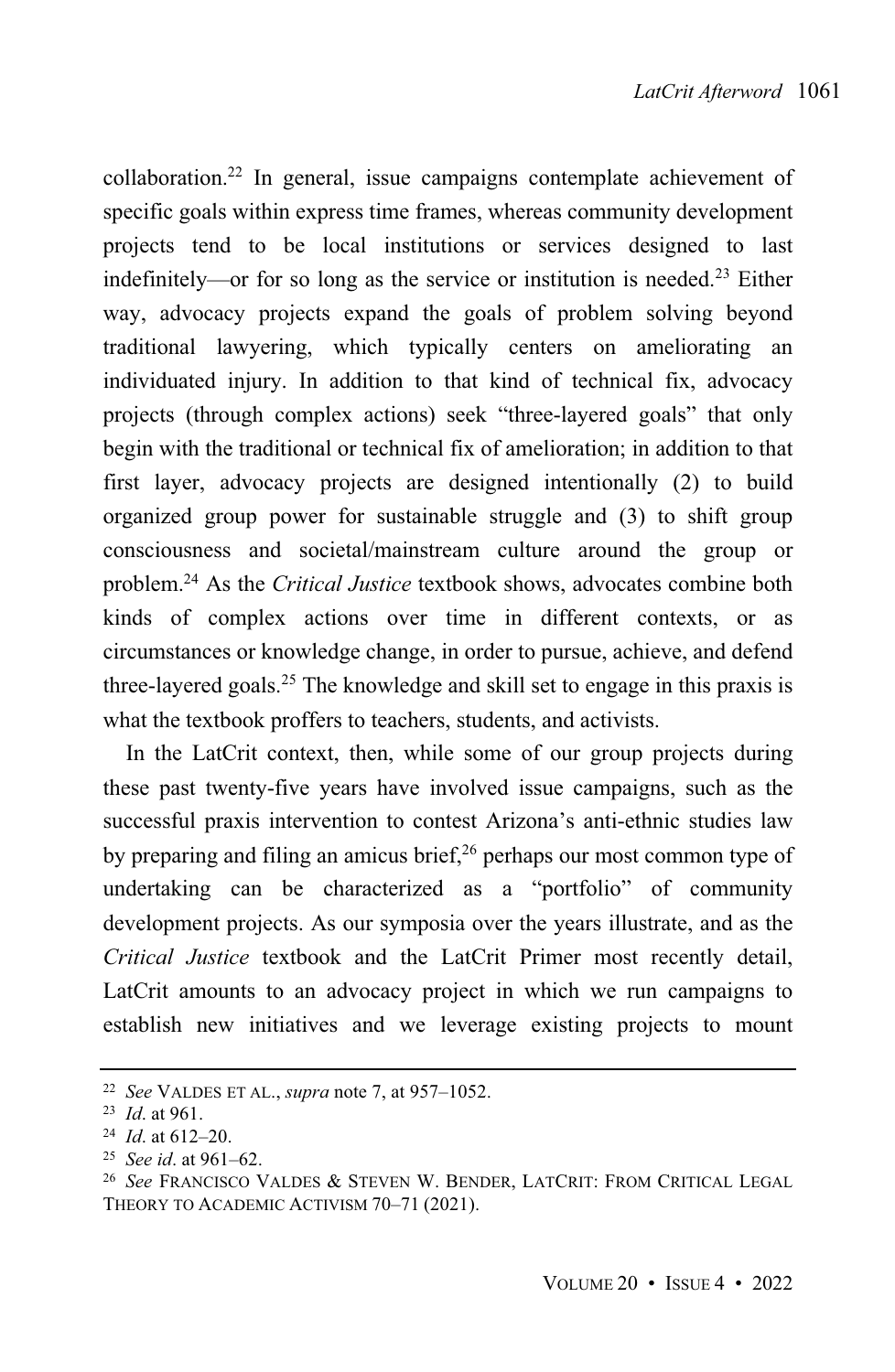campaigns for specific goals or outcomes. But, as Cho and Harris correctly point out, we often focus chiefly on the (legal) academy itself—and, we believe, for good reason: if not us, who? But the key, forward-leaning takeaway must be this: the programmatic experience and platform we have built collectively since 1995—and the vastly changed local-global circumstances since 2020—now situate us for effective next steps despite the harsh and growing turbulence of these vexed times.

As we elaborate below, we think contextually-focused advocacy projects, animated and controlled by local grassroots and student organizations on campus and off, often supported by national and international networks of collaborators, can provide manageable entry points and recipes for activists anywhere to disrupt the sprawling, dense, systemic problems of this age. These advocacy projects are adapted for the current moment, in which everything local is already wired to everything global, ranging from public health to supply chains to weather patterns and in which every local problem in some way manifests global realities, and every change is an example of the interplay between the local and global in all that we do. Hybridized advocacy projects—those strategically combining or choosing between in-person and virtual organizing, strategizing, and advocacy focused on systems and their outputs can decrease our material needs and costs while, simultaneously, increasing our capacity to decentralize and democratize as well as to organize and coordinate. Critical hybridity in project design and execution additionally allows us, finally, to become significantly more responsible environmentally.<sup>27</sup>

*Systemic* advocacy projects, combined with the new opportunities of social technologies like Zoom that enable us finally to better overcome time and space in much of our work, position academic activists everywhere to act on Montoya's and Cho's and Harris' insights and bottom lines in practical, principled, meaningful terms that span law and society, or

<sup>27</sup> *See generally* Valdes et al., *supra* note 3.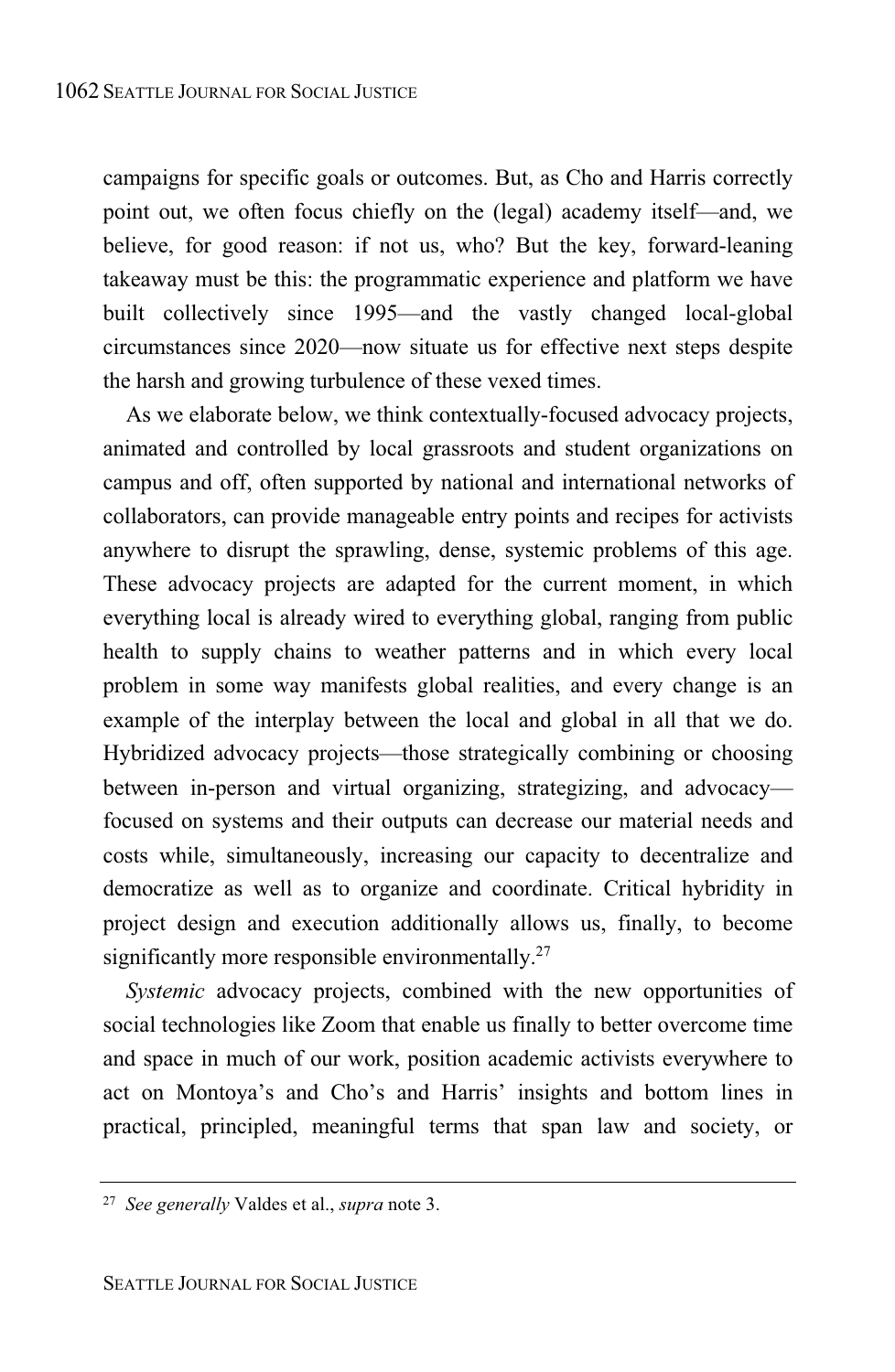academy and reality, like never before. Advocacy projects that employ hybridity smartly and in context, we posit, can enable us to launch a new era and kind of critical global and local—"glocal"—praxis designed specifically to meet and overcome the entrenchment of colonial-era identity castes as globalized neoliberalism in this age of systemic injustice, global disruption, and unique opportunity. Imagination is the next step.

## II. IMAGINING: THE EVOLUTION OF LATCRIT AS A HYBRIDIZED SYSTEMIC ADVOCACY PROJECT

From its inception, LatCrit has supported multiply diverse scholars from varied disciplines working with students and communities as "our most meaningful expression of praxis"<sup>28</sup>—lawyers, groups, and activists working self-critically and collaboratively to apply critical theory to advance social justice aims. More concretely—and programmatically—LatCrit also has cultivated and nurtured scholars by serving as a "critical pipeline" through which to develop, share, and refine critical antisubordination coalitions. Now, with even greater urgency, LatCrit is challenged to become a more capacious and creative pipeline for generating student-scholar-community advocacy projects to advance social justice aims. Below, we sketch some specific, initial ways in which LatCritters and allied scholars or activists may begin to reimagine and redesign our portfolio of advocacy projects, jointly and severally, as we contemplate the months, years, and decades ahead. The imagined or proposed evolutions we sketch do not "replace" what LatCrit is currently undertaking through our current portfolio of projects—indeed, these sketches can and should be conducted in ways that supplement rather than supplant those established, ongoing, and alwaysevolving efforts.

<sup>28</sup> Steven W. Bender & Francisco Valdes, *LatCrit XV Symposium Afterword—At and Beyond Fifteen: Mapping LatCrit Theory, Community, and Praxis*, 14 HARV. LATINO L. REV. 397, 433 (2011).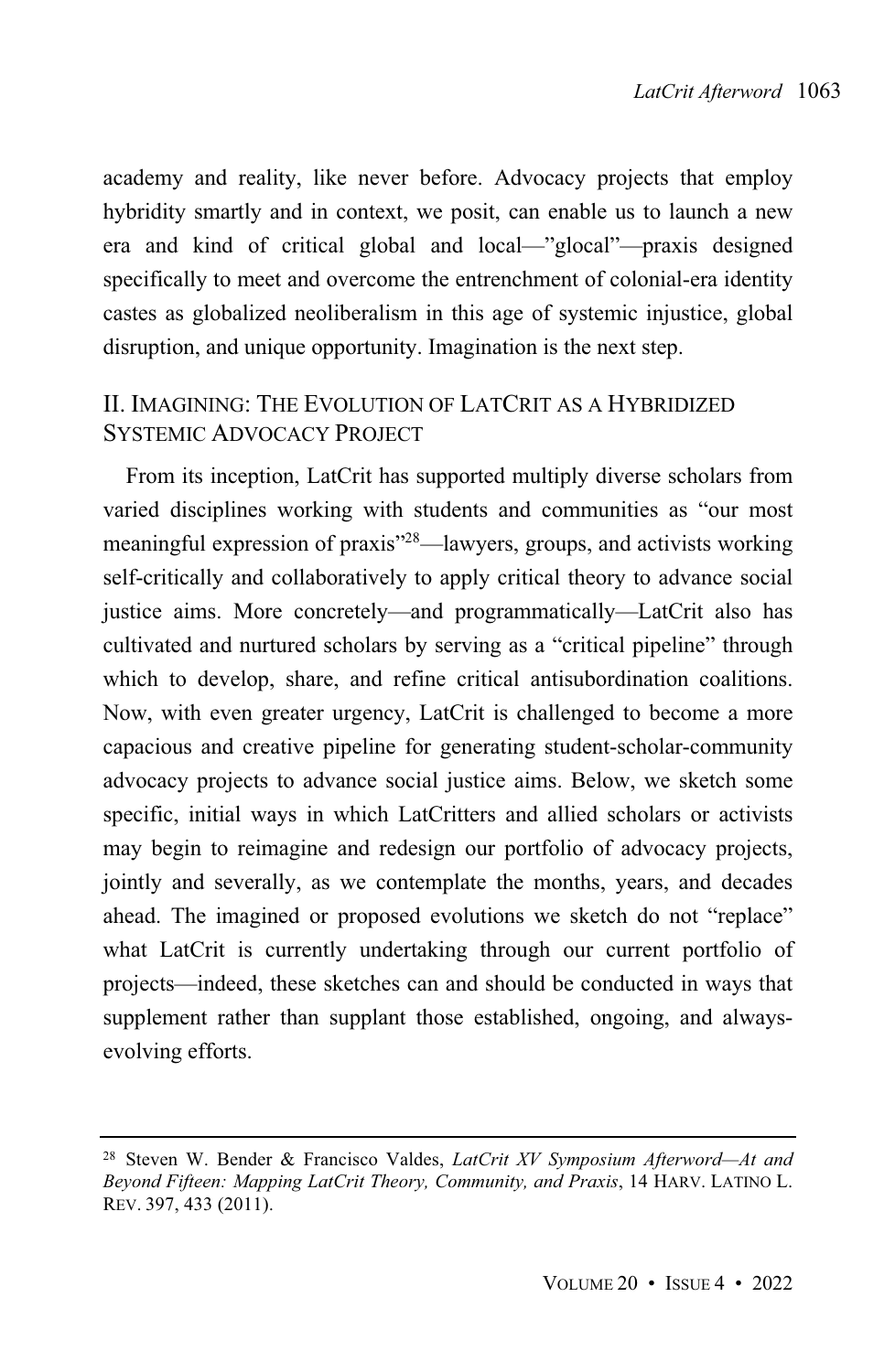As laid out in the *Critical Justice* textbook, the process by which anyone can develop an advocacy project often starts with critical reflection on social problems and experiences of interest.<sup>29</sup> This starting point merits emphasis: although we focus our attention on the work of organizing academic activism because of our own situatedness, this work already is taking place all around every campus in the country. Thus, advocacy projects already are making a difference, both off and on campus. To support this baseline, here we frame ideas around on-campus actors (like faculty, staff, and students) connecting more directly and effectively with off-campus actors (like community groups, organizers, or activists) for mutually reinforcing projects and outcomes.

To begin conceiving an advocacy project, then, students (like anyone else) may examine knowledge and insights gained from their own background and relationships; these reflections may take the form of autoethnographies, analytical narratives, or other activities.<sup>30</sup> This initial knowledge is augmented by research and analysis, using both traditional and critical methods and norms, to outline how social identities, groups, interests, and power operate to maintain a particular social problem in a particular context.<sup>31</sup> Advocates may draw on existing relationships and initiate new outreach to ensure knowledge-gathering is bottom-up and informed by those directly affected by diverse social problems. Solutions then can be imagined or projected along all three layers of systemic problem-solving—technical-legal fixes, organized group power-building, and consciousness- and culture-shifting. Problems that directly or indirectly relate to construction of "the rules of the game" are always central  $2^{32}$  fundamental concerns with who has a voice in decision-making in governance or adjudication of any sort—organizational, institutional,

<sup>29</sup> *See* VALDES ET AL., *supra* note 7, at 543–45.

<sup>30</sup> *Id*.

<sup>31</sup> *See id*. at 857–955.

<sup>32</sup> *See id*. at 424–27.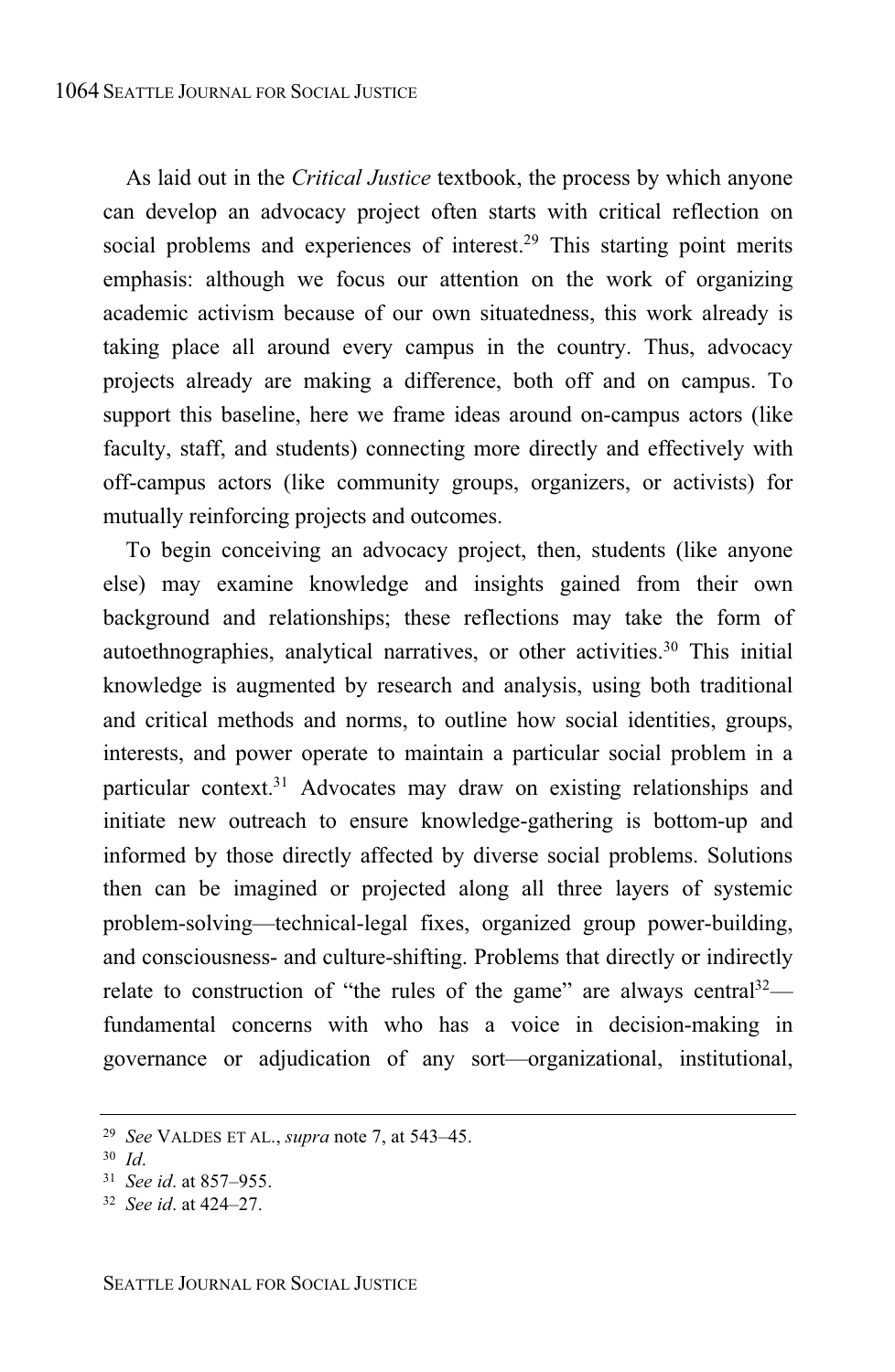national, international—and who doesn't, as well as who benefits or suffers as a result.

Campus-based collaborations and issues may be the most immediate and "reachable" targets to consider when assisting students to explore their own advocacy projects. Are universities and law schools accountable to the communities in which they are located and, specifically, to grassroots groups representing marginalized communities? What decision-making or advisory bodies and roles exist? What decision-making or advisory bodies and roles might and should exist to increase not simply the representation but the effective power of low-income communities of color and other marginalized groups affected by the institution's actions? Whose interests do trustees represent, how are they selected, and to whom are they accountable? How are alumni/ae/x engaged—and which are sought out or left out of influence? Are faculty or staff represented by unions, faculty senates, or other bodies that have agenda-setting, rulemaking, or negotiating power? Who decides what clinics exist, with what groups they work, or what cases or causes they advance? What is the role of student government and other student organizations? Most significantly, how might collaborative advocacy projects be developed to address exclusions and marginalization—and their consequences in the lives of individuals and communities—in collaboration with the on- and off-campus groups that have been excluded?

Both on- and off-campus consequences of skewed decision-making within universities and law schools also can be the targets of collaborative, critical advocacy projects. As a collaboration with student or local community groups and national partners, an advocacy project "team" might help to research problems, develop three-layered goals, and create and advance action plans to address any number of substantive issues: Who is affected by the financialization of the university and institutional or student debt? Who is affected by or implicated in the university's environmental policies and carbon footprint? How does the naming of buildings (and the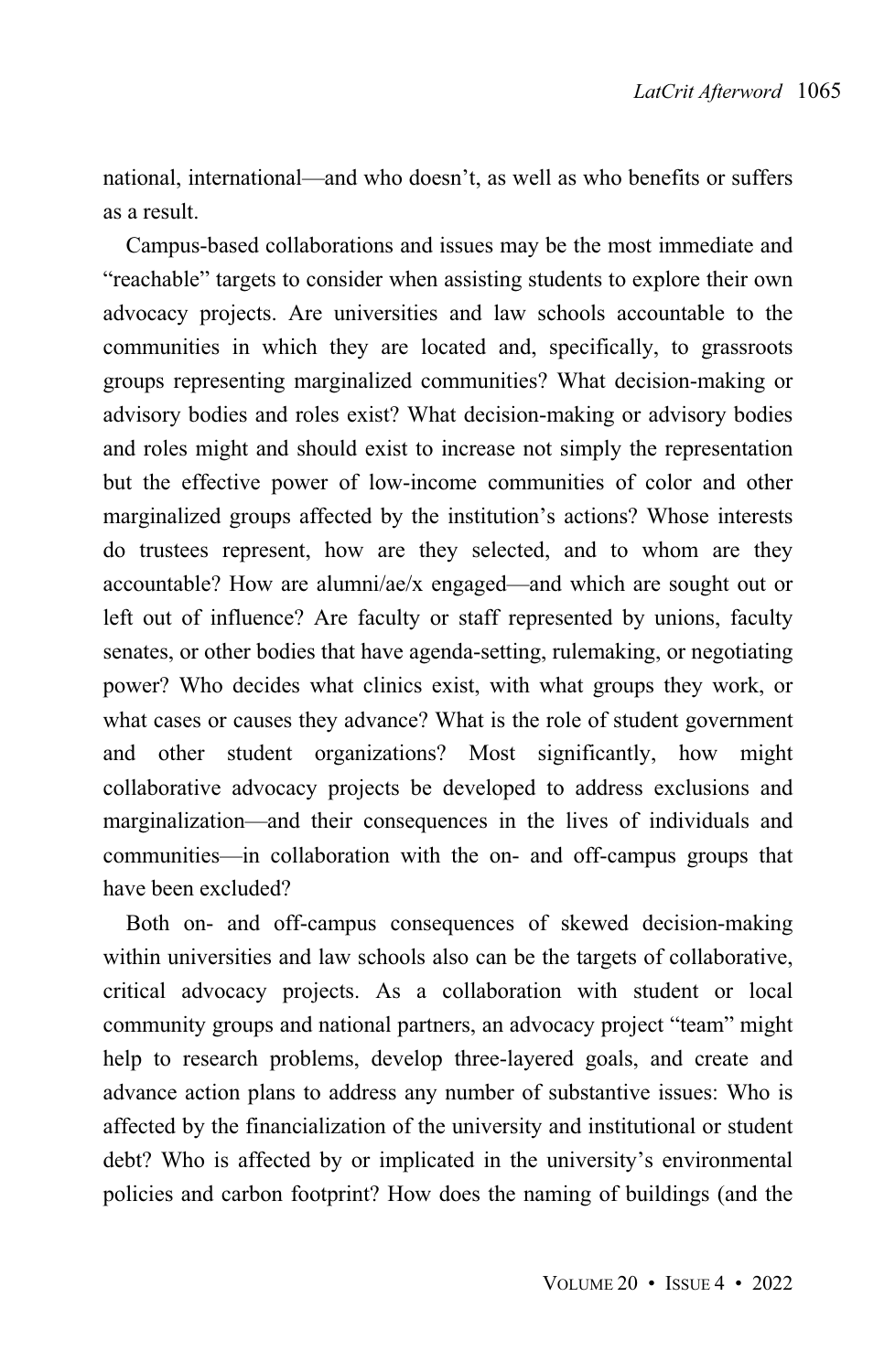college or academic unit itself) after wealthy donors or historical figures with racist or sexist legacies affect members of marginalized groups who are students, staff, or community members? Do students and staff have access to voter registration and voting sites on campus? What worker justice issues affect faculty, staff, adjuncts, or outsourced service workers?

In this context—and in coming years—LatCrit scholars may have to agitate within their institutions to expose exploitative relationships within and beyond academia, aiming specifically to increase resource-sharing with community or campus partners. This kind of undertaking may mean advocating for stipends to offset the costs to a local organization of sending a representative to campus; creating paid co-teaching roles for community organizers, lawyers, or leaders; contributing to advocacy project costs; or working to shift law school incentives and funding to support collaborative advocacy projects. This kind of undertaking, in other words, brings with it logistical and material needs or wants that hybridity can help to navigate; indeed, used innovatively, hybridity can both reduce material burdens and enhance the benefits of collaboration—benefits that include both increased solidarity and increments of sustainable, enduring progress. To continue over time, therefore, these benefits—and the projects that yield them—must be planned and resourced for the long haul.

Of course, among our most important resources—if not the single most important one—is ourselves, and our positions within institutions, whose various kinds of assets we can leverage as individuals and as organized groups. This capacity to dedicate our time and training, and also to leverage institutional resources, has always been key to LatCrit fortunes. For this and other reasons, we devote time and energy to professional "pipelines" and generational transitions that help to ensure not only that critical knowledge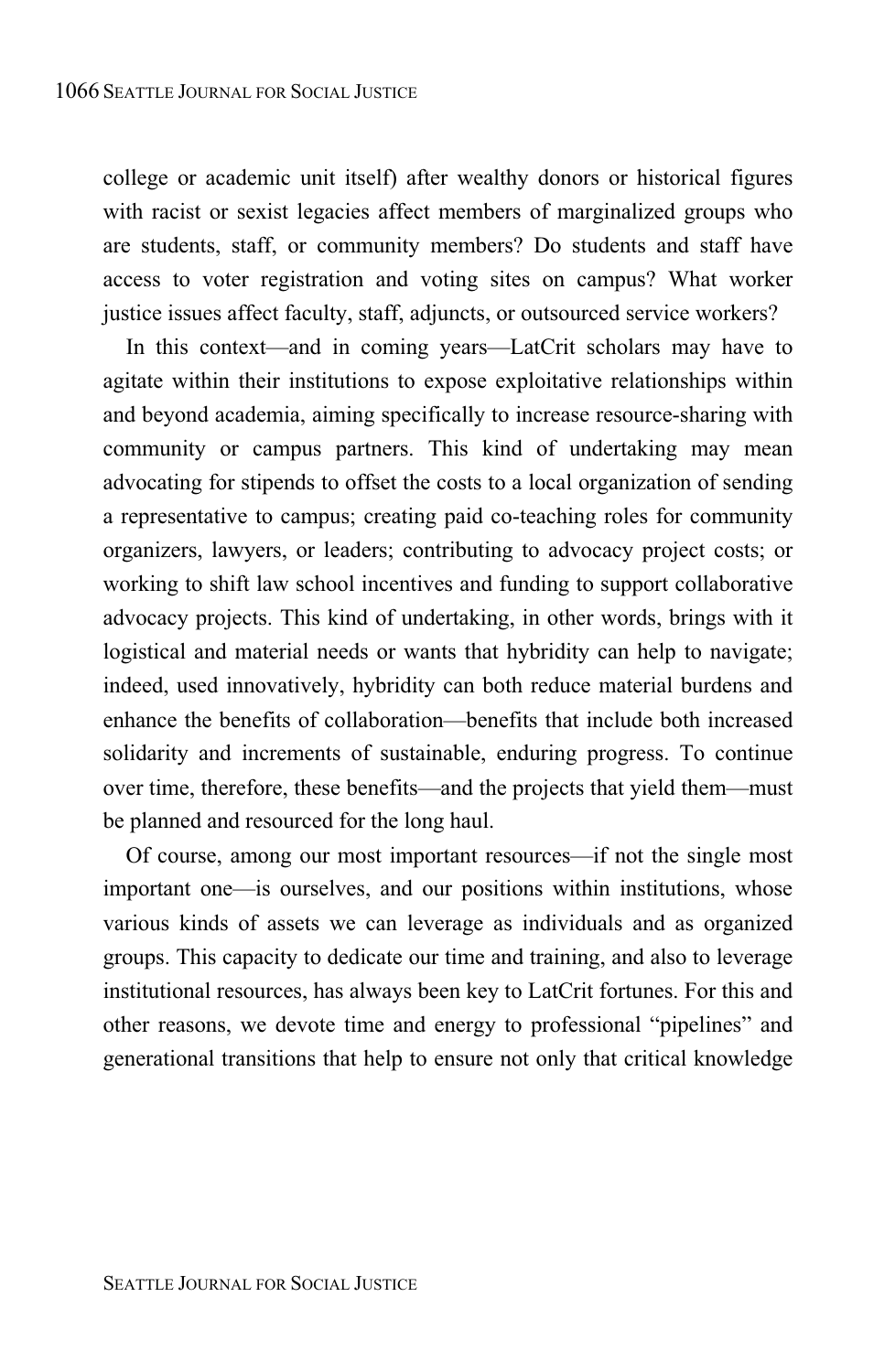and courses continue to prosper, but also that we continue to evolve as a critical, diverse, and self-directed community of academic activists. 33

Thus, expanding LatCrit's critical pipeline to include the development of student-scholar-community advocacy projects also depends on our ability to protect the academic "spaces" and pedagogical innovations that house and nourish this work. These spaces could include first-year social justice elective courses, advanced seminars, clinics, public interest programs, student organizations, research centers, or other sites where collective scholar-student praxis is possible. LatCrit, as noted above and discussed below, is programmatically committed to assisting scholar-activists in this endeavor.

But LatCrit members who take up this work also may face increased risks. The current era of hegemonic racialized capitalism and resurgent fascist mobilization is not a time in which job security—or, for many, personal safety—is assured. Thus, LatCrit's welcoming, mutually supportive, and solidaristic nature remains central as representative of core principles and as the basis of a strategy to protect the spaces, people, and projects to which we are committed. LatCritters can learn to assess risks in ways tailored to systemic advocacy projects and can model strategic risktaking action. LatCrit's scholar-activists can make sure that students and others understand the risks associated with justice-seeking work—including the possibility of failure or unanticipated consequences, the likelihood of

<sup>&</sup>lt;sup>33</sup> This attention to long-term planning and resourcing has been a LatCrit hallmark since 1995, and continues to the present, as reflected in LatCrit symposia afterwords which emphasize generational transitions, long-term continuity, and forward-looking strategic planning to ensure we remain self-critical, diverse, principled, and pragmatic. *See, e.g.*, Francisco Valdes, *Coming Up: New Foundations in LatCrit Theory, Community and Praxis*, 48 CAL. W. L. REV. 505 (2012) (LatCrit XVI afterword); Bender & Valdes, *supra* note 28 (LatCrit XV afterword); Steven Bender & Francisco Valdes, with Shelley Cavalieri, Jasmine Gonzalez Rose, Saru Matambanadzo, Roberto Corrada, Jorge Roig, Tayyab Mahmud, Zsea Bowmani & Anthony E. Varona, *Afterword—What's Next? Into a Third Decade of LatCrit Theory, Community, and Praxis*, 16 SEATTLE J. SOC. JUST. 823 (2018) (2017 biennial conference afterword).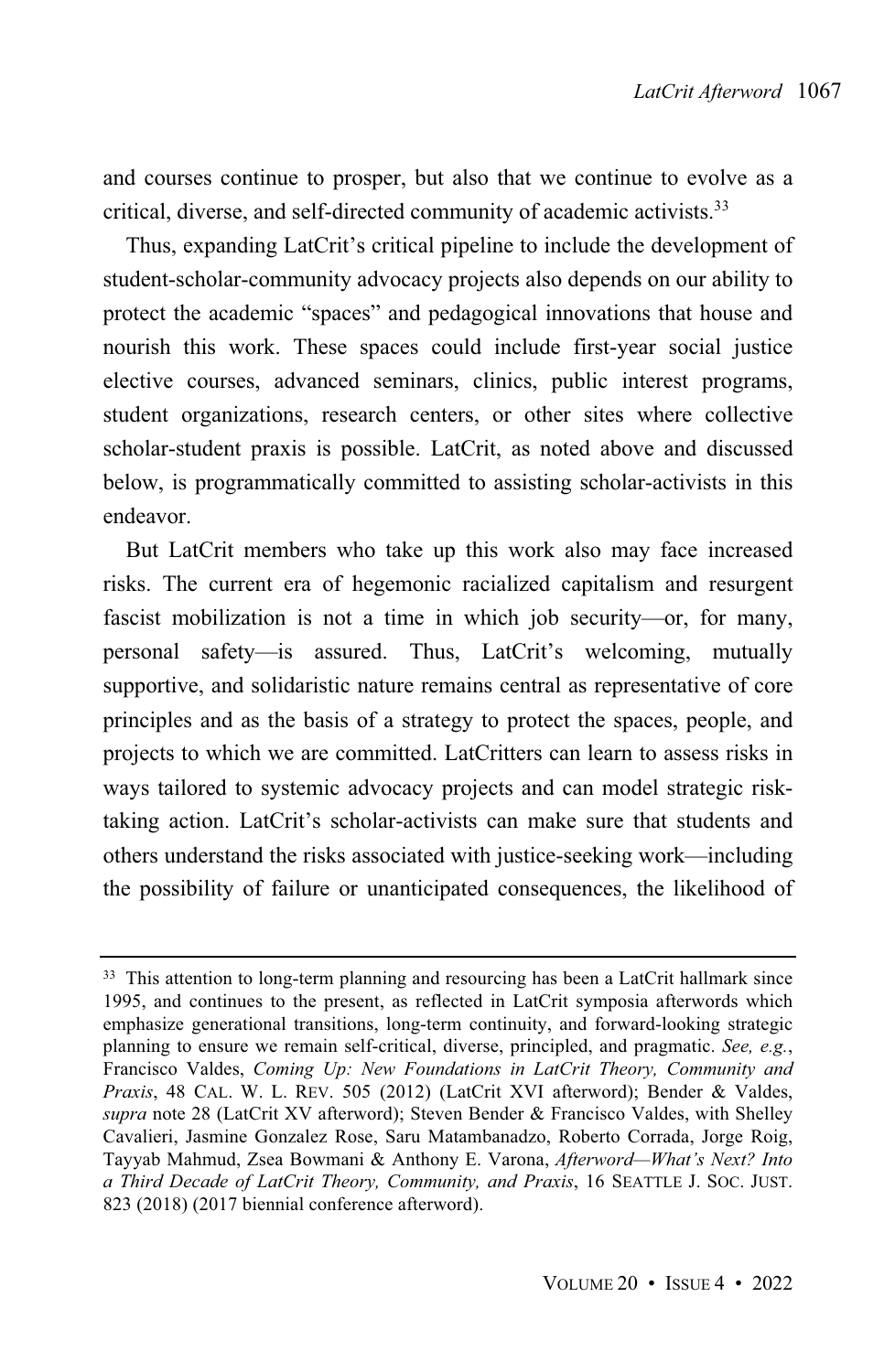retaliation, and a potentially paralyzing sense of futility in the face of pain and loss. Simultaneously—and as important—LatCrit can continue to make visible the risks of *not* seeking change—opportunities missed, strategies untried, pain and suffering experienced, and lives cut short—generation after generation.

By generating systemic advocacy projects in student-scholar-community collaborations, LatCrit and its community members can build on commitments made during the last twenty-five years. We can develop students as future lawyers and activists whose work is rooted in a personal, yet collective, praxis. We also can demand from our academic institutions greater investment in and accountability to local Black, Indigenous, Latina/o/x, worker, immigrant, disabled, feminist, and LGBTQ+ communities. We can help our diverse community of activist scholars and students to design advocacy projects that address climate change, discrimination, hunger, violence, mass incarceration, healthcare, and many other vital issues.

Powerful glocal advocacy projects may emerge when students and scholars collaborate with community groups. The most important, albeit sometimes the most difficult, sort of collaboration is with grassroots organizing groups. These are groups that engage, develop, and support the leadership of members from marginalized communities as they confront powerful elites to change decision-making processes and improve material outcomes. Bill Quigley, among many others, notes the importance of working with organizing groups: "Community organizing is *the* essential element of empowering organizational advocacy."<sup>34</sup>

This bottom line distills the cumulative lessons of critical knowledge and bottom-up praxis to this day. Going forward, this bottom line also marks the point of departure for reconceived, redesigned, and realigned systemic

<sup>34</sup> William P. Quigley, *Reflections of Community Organizers: Lawyering for Empowerment of Community Organizations*, 21 OHIO N.U. L. REV. 455, 456 (1994).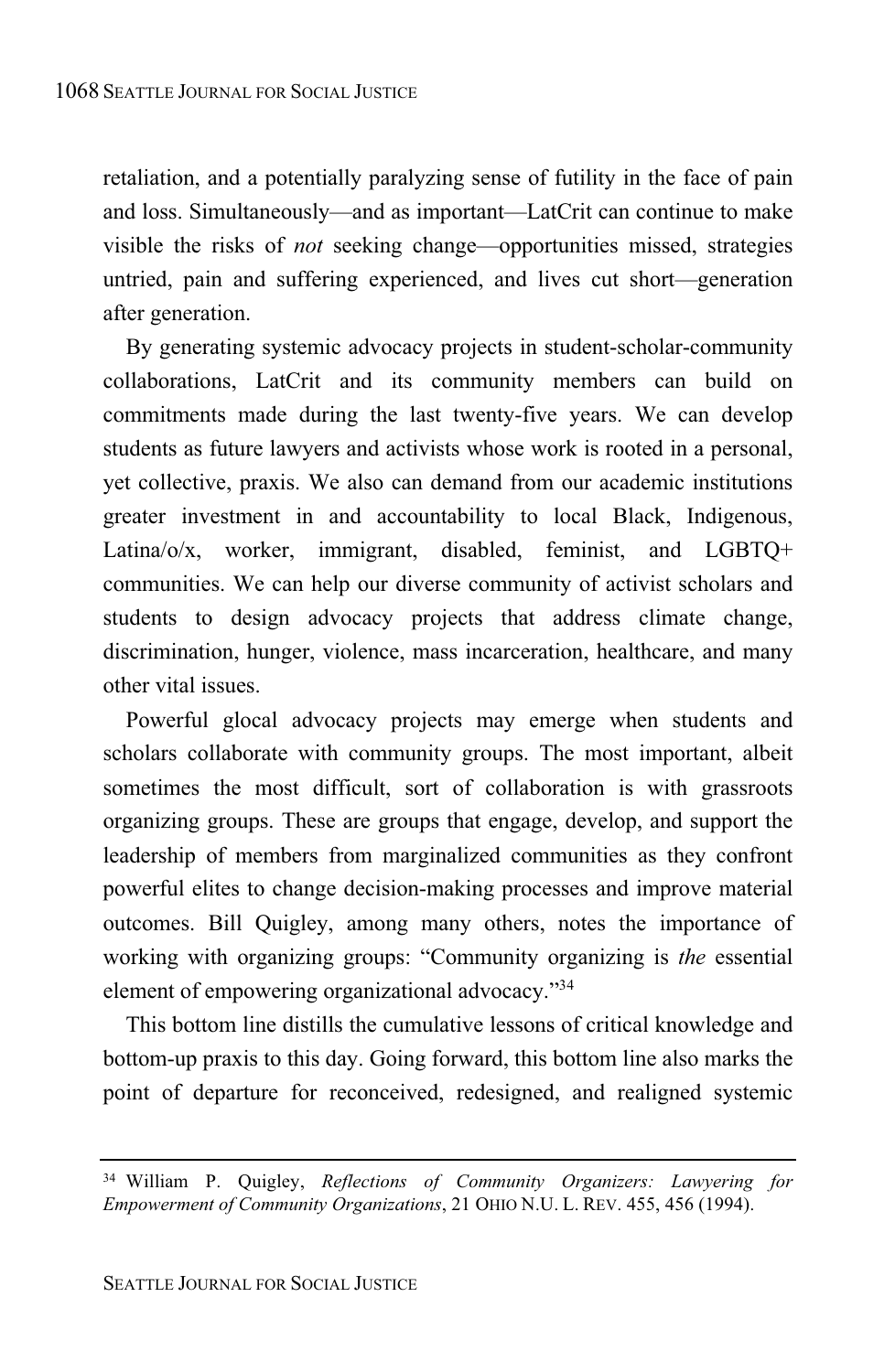advocacy projects that are self-critically tailored both to the context and to this moment. It therefore provides the prime directive for the *Critical Justice* textbook and aspiration detailed in the next section.

Make no mistake, advocacy projects with community groups inevitably will engender top-down resistance, delay, distraction, cooptation and worse. Advocates must be ready to address opposition; this advance preparation is integral to the project team's work. Neglecting the certainty of backlash puts both progress and projects in peril. This preparation begins with a keen recognition that reactive opposition comes in many forms and operates in myriad ways. Opposition very often tries to neutralize community leaders, organizers, and lawyers through tactics like capture, tokenism, or cooptation;<sup>35</sup> to seduce them based on personalized interests or ambitions; to threaten them based on vulnerabilities at work or in personal lives; or to undermine their capacity to effectively act as an organization through disinformation and other divisive, disorienting stratagems.<sup>36</sup> Moreover, in

protesting-abusive-detention-and-immigration-policies/ [https://perma.cc/W7X8-D2NM] (outlining continuing surveillance and retaliation against immigrants and advocates who oppose abuses in detention and healthcare settings); Marcia Chatelain, *How Colleges Coopt Black-Student Protests*, CHRON. OF HIGHER EDU. (Mar. 9, 2020), https://www.chronicle.com/article/how-colleges-co-opt-black-student-

<sup>35</sup> *See* VALDES ET AL., *supra* note 7, at 634–46.

<sup>36</sup> *See id.* at 634–46, 701–30. *See also* Michael Saint, *"Locked Out By and Robot:" Amazon Fresh Accused of Retaliation to Union Drive*, THE GUARDIAN (Mar. 22, 2022), https://www.theguardian.com/us-news/2022/mar/22/amazon-fresh-retaliation-

union-unionization [https://perma.cc/H6U8-HPZU] (detailing retaliation against workerorganizers); Maurizio Guerrero, *Little Has Changed for Immigrants and Advocates Protesting Abusive Detention and Immigration Policies*, PRISM (Dec. 8, 2021), https://prismreports.org/2021/12/08/little-has-changed-for-immigrants-and-advocates-

protests/?resetPassword=true&email=jehill%40igc.org&success=true&bc\_nonce=dzsu6k tn62dlsiqlpaavad&cid=gen\_sign\_in [https://perma.cc/93DJ-Z9T8] (offering examples of retaliation against Black student activists and cooptive moves by administrators to limit the impacts of antiracist campus protest); Isabel Tringali & Julia Kirschenbaum, *Texas's Abortion Bans and Voter Suppression Laws Let Citizens Do "Dirty Work" of Opposing Constitution*, BRENNAN CENTER FOR JUSTICE (Nov. 9, 2021), https://www.brennancenter.org/our-work/analysis-opinion/texass-abortion-bansand-voter-suppression-laws-let-citizens-do-dirty [https://perma.cc/F3LB-QQCU] (explaining how citizen-vigilante laws are used to threaten abortion activists and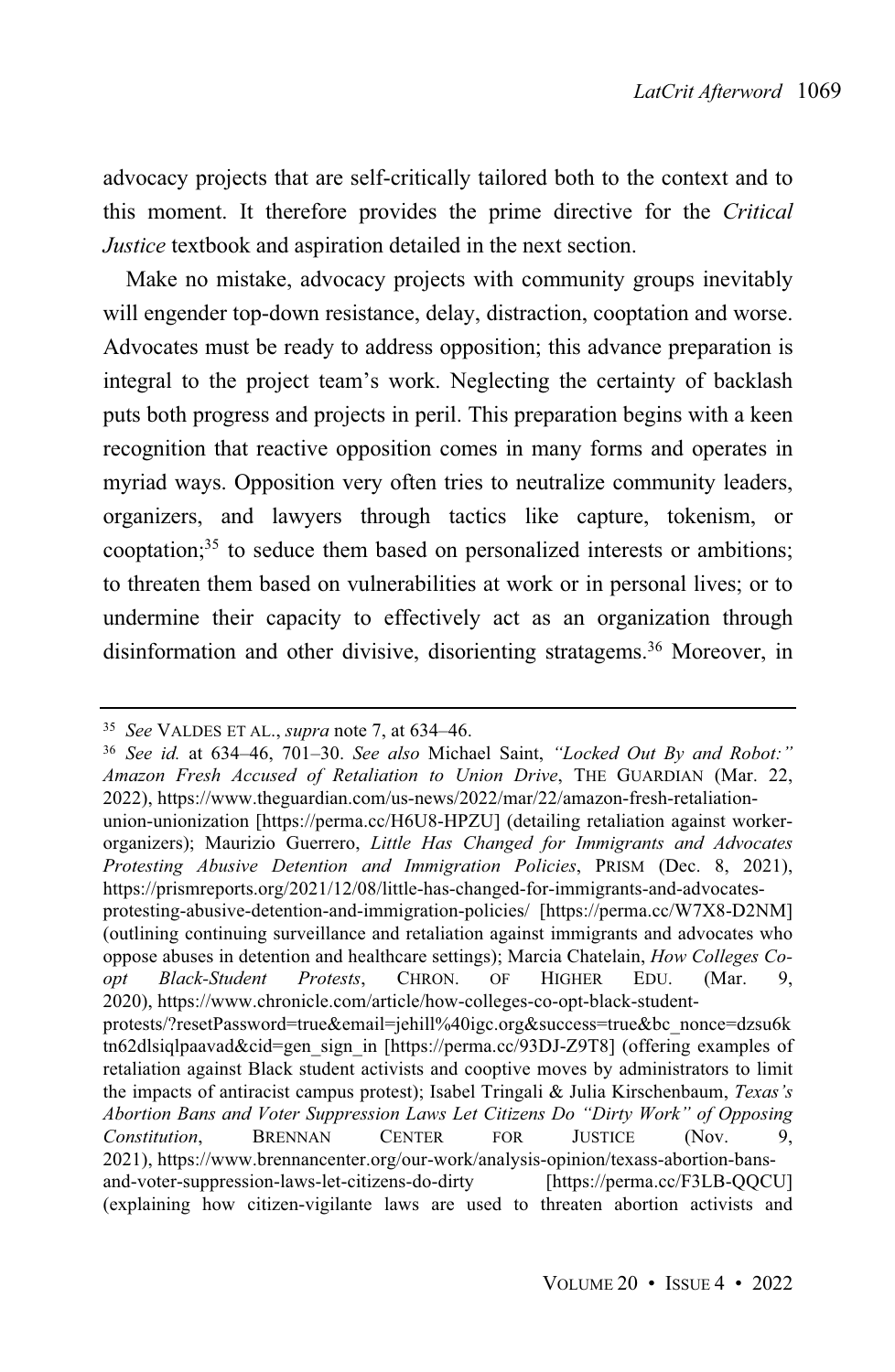these times, opposition is likely to intensify as entrenched elites stoke fears of demographic changes that might threaten entrenched identity castes and their maldistribution of social and material goods. These trends and their convergence with other current developments will continue to activate the panics of white nationalism. Inevitably—if not by design—these panics add to the advantage of neoliberal interests, including an increasing top-down capacity to constrain dissent, both with high-tech sophistication and with brute, old-fashioned violence.

LatCrit, in prioritizing systemic advocacy projects that take advantage of hybridity to leverage the impact of our collective work, must assume the responsibility of attending to the organizing and protest rights and realities of partners. This is a responsibility, of course, in discrete advocacy projects, as when leaders are threatened with arrest or deportation, organizers face surveillance or entrapment, or organizations are faced with SLAPP suits or anti-protest restrictions. More broadly, as LatCrit focuses on supporting advocacy projects, we will need to critically and fundamentally reconceptualize—with community partners—notions of "access to justice." Because effective organizing is needed to advance equality and change material outcomes, opponents always will try to "take out" leaders, organizers, and organizational rights and capacities. Thus, strong organizing and protest rights and individual and organizational protections from

providers and to harass and intimidate voters and poll workers); Jamie Peck, *Don't Let Corporations Co-opt #MeToo*, THE GUARDIAN (Jan. 11, 2018), https://www.theguardian.com/commentisfree/2018/jan/11/dont-let-corporations-co-optmetoo-times-up [https://perma.cc/C4PE-L58U] (describing how large talent agencies, among other corporations, have tried to "buy their way out of" public relations problems or "cash in on" anti-harassment organizing and advocacy with "management-friendly" solutions); *see generally* Catherine L. Fisk & Diane S. Reddy, *Protection by Law, Repression by Law: Bringing Labor Back into the Study of Law and Social Movements*, 70 EMORY L. J. 63 (2020) (describing legislative and adjudicative efforts to suppress labor organizing rights and bargaining power); Jennifer J. Lee, *Legalizing Undocumented Work*, 42 CARDOZO L. REV. 1893 (2021) (describing retaliation against organizers and activists protesting employer and immigration officials' crackdowns on undocumented workers).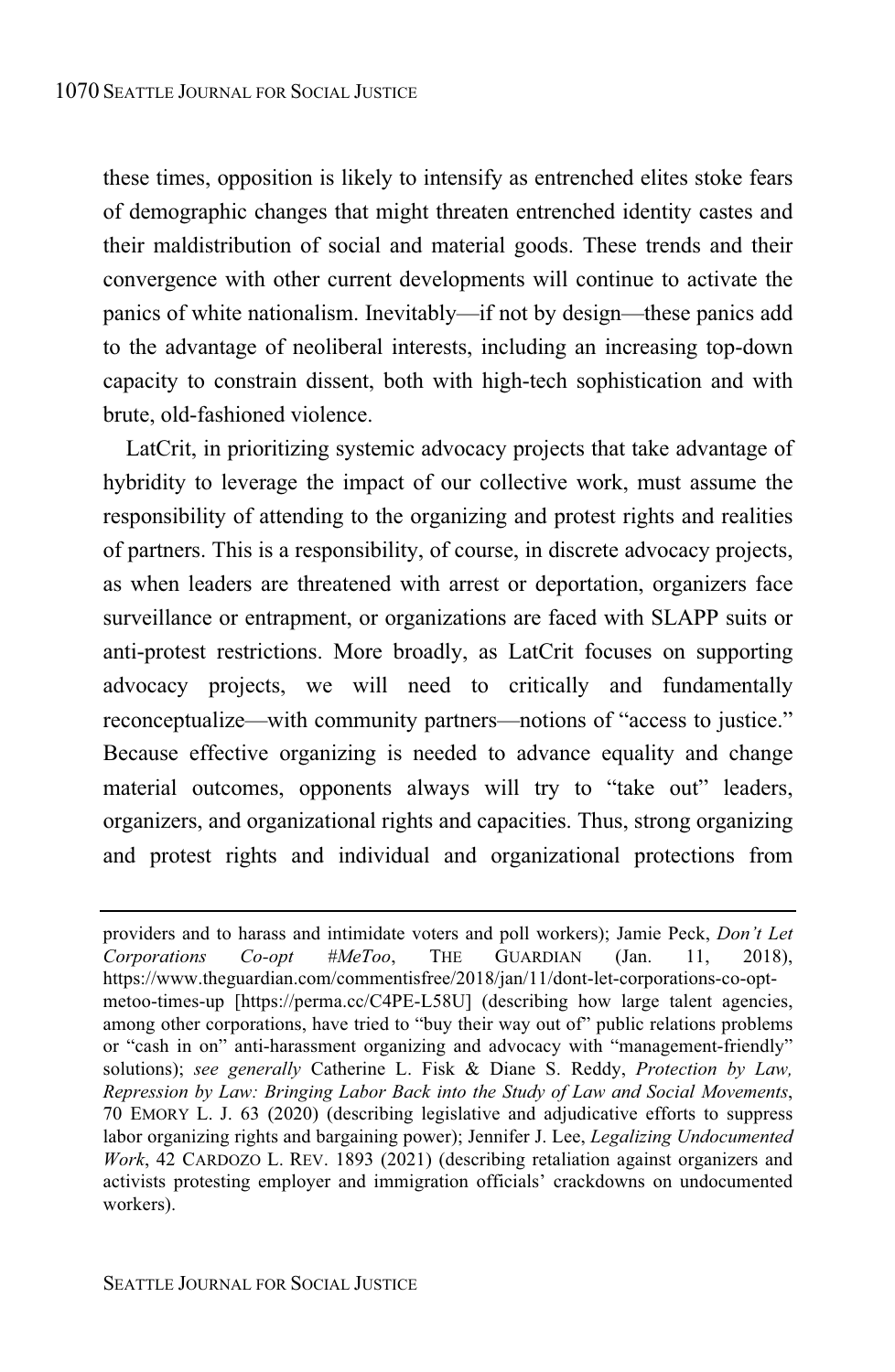retaliation become a sine qua non of access to justice programs that aim to advance Critical Justice using systemic advocacy. With this in mind, LatCrit scholars are positioned to advance a more robust conception of access to justice in academic and professional settings and circles.

## III. CRITICAL JUSTICE: SYSTEMIC ADVOCACY PROJECTS FOR MATERIAL LONG-TERM PROGRESS

Here we add a short note to emphasize the utility of the *Critical Justice* textbook in reconceiving, redesigning, and realigning advocacy projects for this historical moment. Called "Critical Justice" to denote a material lived equality for social groups "at the bottom" (in contrast to the unmet promises of formal legal equality since and under *Brown*<sup>37</sup>), this new textbook is, in fact, designed around advocacy projects that connect intentionally the transformation of law and society to each other. It responds organically to the very same core tensions—or "contradictions"—that Cho and Harris center. <sup>38</sup> Moreover, this *Critical Justice* textbook, with the advocacy project model at its core, is itself an advocacy project toward fostering and feeding the critical classroom and training systemic advocates for long haul lawyering toward antisubordination ends. This new resource and the follow-up activities already taking place based on it exemplify, reinforce, and expand our LatCrit portfolio, pedagogy, and praxis in fundamental terms that, by design, go way beyond LatCrit as we have known it for the past quarter century.

Early in LatCrit's history we identified four functions of theory to help guide this emerging group, formation, or community: the production of knowledge, advancing social transformation, a commitment to intersectional theory and praxis, and the cultivation of critical community

<sup>37</sup> *See* VALDES ET AL., *supra* note 7, at 81–177 (using the Brown v. Board of Education, 347 U.S. 483 (1954) aftermath as a case study on the limits of formal legal equality toward transformative ends).

<sup>38</sup> *See generally* Cho & Harris, *supra* note 2.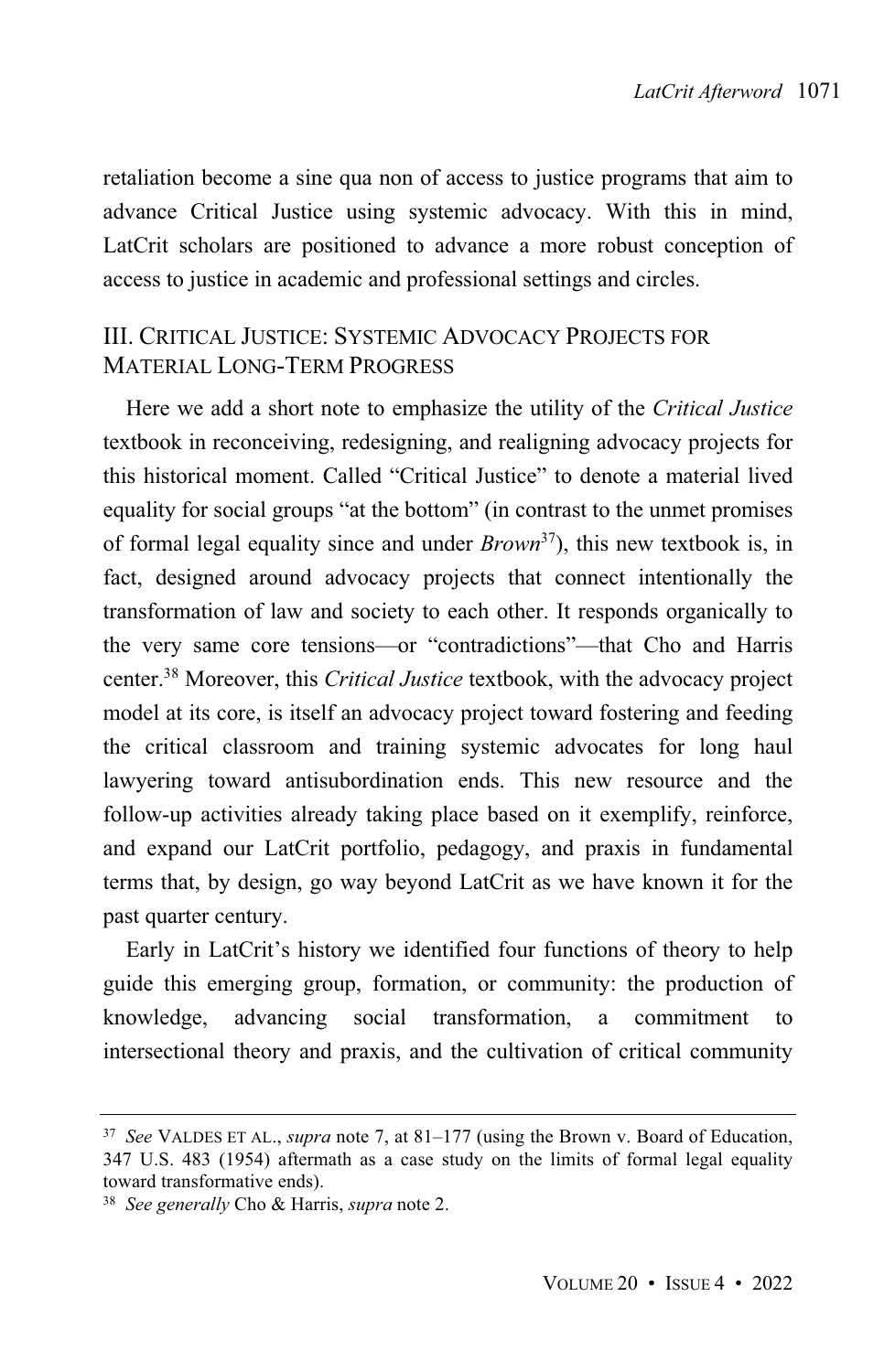and coalition.<sup>39</sup> And as outlined in consecutive chapters in the newly published LatCrit Primer, the LatCrit project indeed has been conceived and constructed around these interlocking and synergistic functions. Looking back on the last twenty-five plus years, we can see how LatCrit performed the founding functions: (1) contributing theory to critical outsider, or OutCrit, jurisprudence, centering and elaborating Latina/o/x identities designed to promote intra- and intergroup understandings, to emphasize internationalism and transnationality, to cross and connect disciplines, and to situate class identities within interlocking systems of identity castes; <sup>40</sup> (2) building community and antisubordination coalition;<sup>41</sup> (3) undertaking coalitional praxis that combines theory and action toward antisubordination ends; $42$  and (4) programmatically exchanging and developing critical pedagogies and innovative teaching strategies that bring theory, praxis, and community-building into the classroom. <sup>43</sup> For us, today's big-picture flux changes nothing about these fundamentals. On the contrary, among the contemporary challenges we face is staying steady while also leaning forward.

Today, the *Critical Justice* textbook refines and deepens our efforts to achieve all these founding and operative functions in all we do—as well as to take our personal and collective work to the next level. The lessons we have learned during the twelve years of producing this resource, including the advocacy project as the key unit of organized bottom-up action, have been worth it. The conflicted overlap with the COVID-19 pandemic and the rise of social technologies like Zoom was coincidental. Combining the two critically is our task.

<sup>39</sup> VALDES & BENDER, *supra* note 26, at 8–9.

<sup>40</sup> *Id*. at 26–34.

<sup>41</sup> *Id*. at 35–69.

<sup>42</sup> *Id*. at 70–78.

<sup>43</sup> *Id*. at 79–90.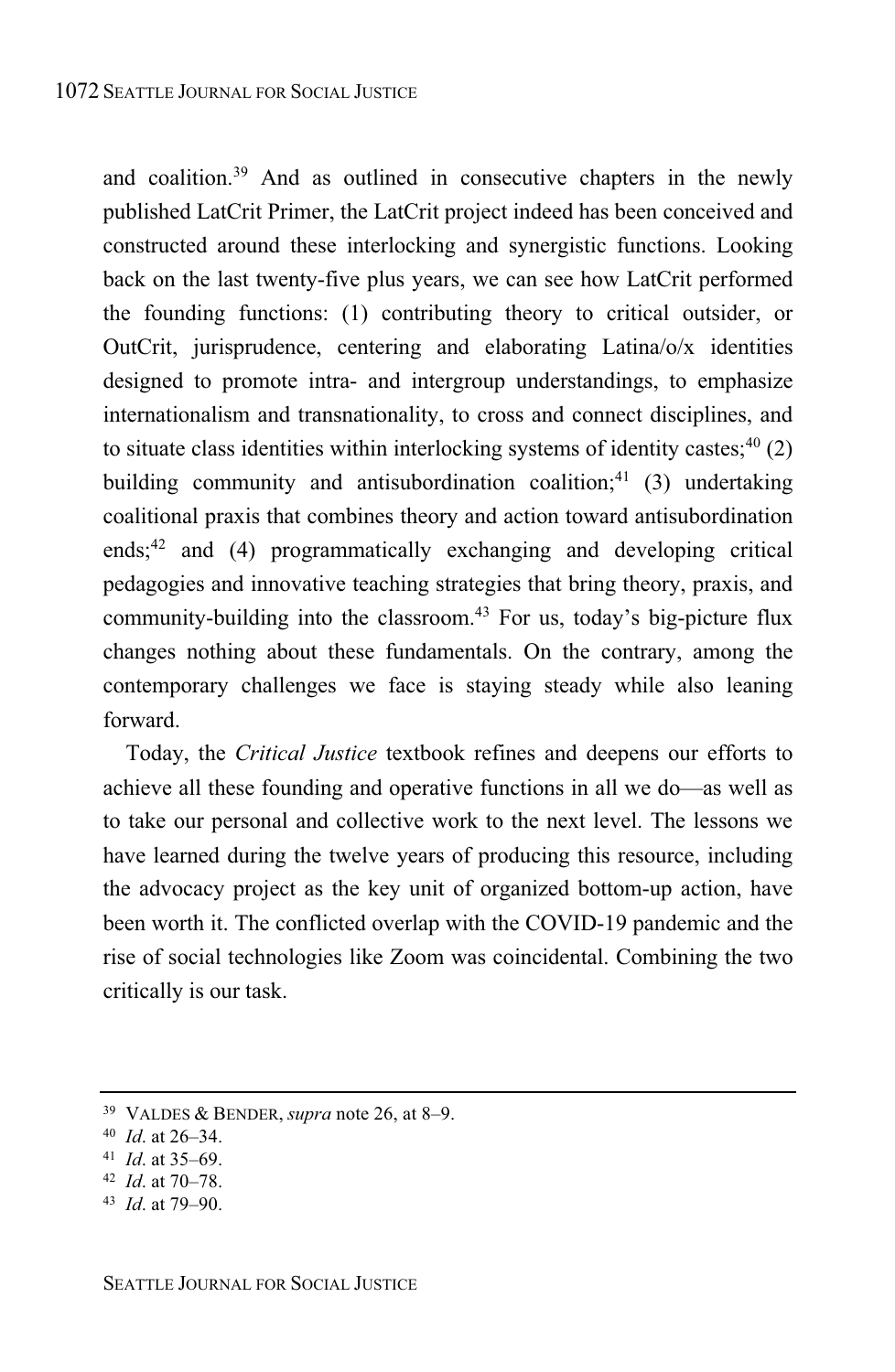*Critical Justice* draws primarily from the various "Schools" of critical legal knowledge and "Approaches" to lawyering for social justice. It is designed to support instructors and their students in varied locales, courses, and efforts focused on social and economic equality, problem-solving through lawyering, and the legal profession or industry itself—legal "training" through law "schooling." In addition to presenting the insights of critical theory and bottom-up practice in a digestible format, this textbook also is designed to make those critical insights actionable in diverse problem-solving settings. That is, the book aims to ensure that theory and action inform each other at all times and do so concretely in the flexible yet focused form of advocacy projects geared to specific circumstances and designed for enduring, long-term progress.

Both the development of the *Critical Justice* text and its implementation in classrooms and other venues are aspects of an advocacy project like those the textbook features and that we urge here as a key part of our vision for the next twenty-five years. This project, perhaps more than others in our portfolio, is focused on the dynamic relationship of law and society *today and going forward for the long term*. Aligned in great measure with the urgings from Montoya, Cho and Harris, and many others, the *Critical Justice* book aims to align transformations of the academy itself—and of learning and teaching within it—with ongoing movements and struggles, as well as with big-picture trends, disruptions, and convergences.

Our theory of change via this *Critical Justice* advocacy project and related activities thus is plain: to build, over time, a hybridized resource to increase our collective and individual capacities to design and execute advocacy projects in varied contexts. This approach, we think, can better equip teachers, students, activists, and others—including ourselves, individually and as LatCrit—to work more effectively for, with, and in support of organized communities and social groups to disrupt historical and systemic patterns of collective injustice. Arising out of the functions and experience of the LatCrit project since the mid-1990s, while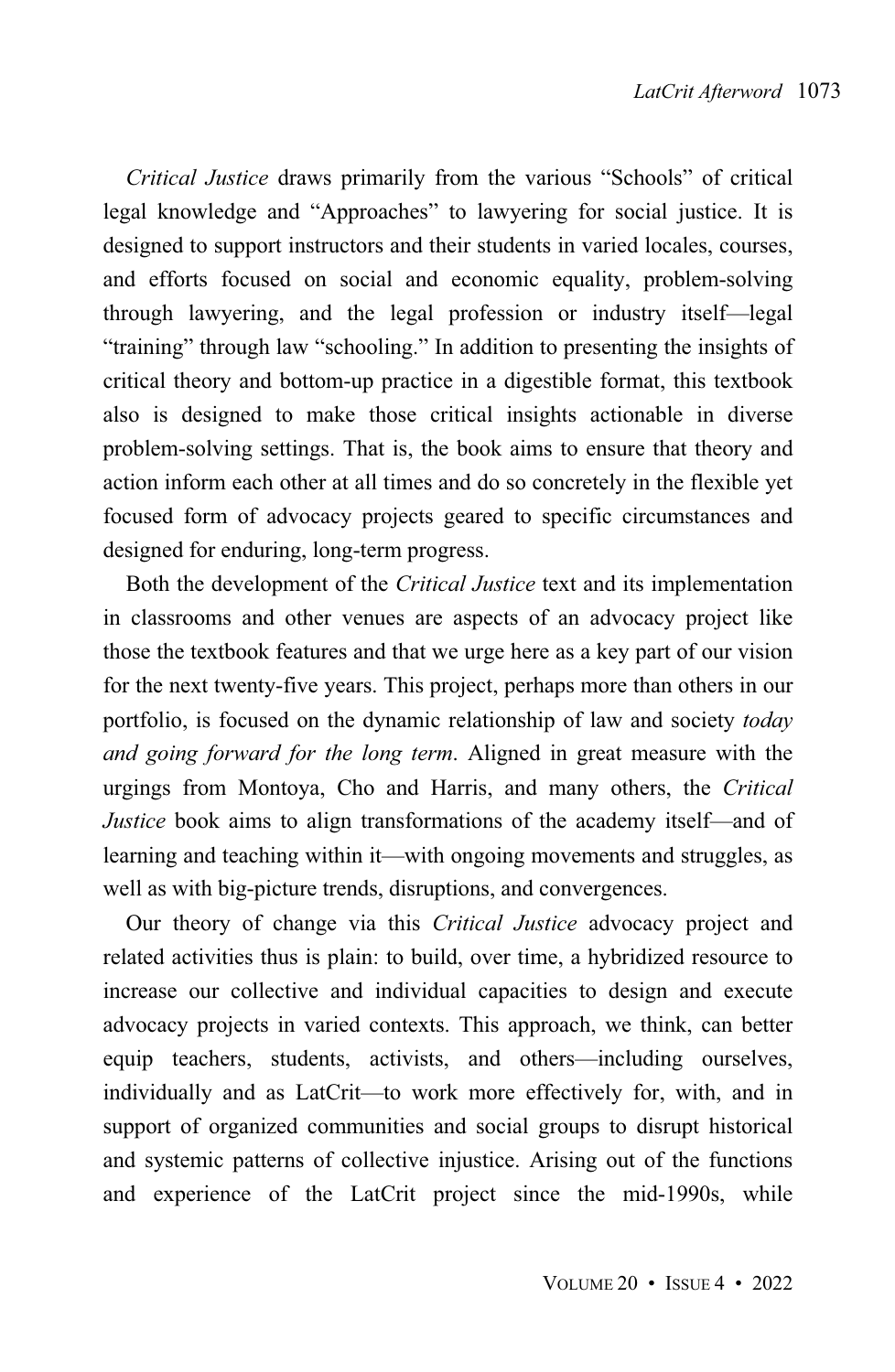simultaneously spanning the varied schools of critical legal thought and the variety of social justice lawyering approaches, this new *Critical Justice* book emerges as central to the future of LatCrit itself as we look ahead at the next twenty-five years and informs the concrete suggestions of this Afterword.

#### IV. CONCLUSION: MOVING TOWARD 2046

In the current moment, as we have noted, the local is wired to the global, and LatCrit is, like others, challenged to strategically use the range of inperson and virtual actions that are necessary to mount advocacy projects aiming to advance Critical Justice. We cannot afford to miss the opportunities presented by critical hybridity when we live in an era of new exigencies generated by the increasing alignment of neofascist and neoliberal interests. By moving with critical alacrity to respond to today's new opportunities and dire pressures, we can expand our reach to a broader scale while staying rooted in the bottom-up knowledge and accountability required for effective systemic advocacy. In effect, we argue here that we should make a conscious shift away from uses of connective and informational technologies that serve only or primarily as tools for *mobilization*. Instead, we should develop ways to use such technologies for *organizing* and *advocacy*—for developing relationships that nourish solidarity and support smart risk-taking and for advancing collective strategies to challenge elite domination of law and society.

*Systemic* advocacy projects, combined with the new opportunities of social technologies like Zoom that enable us finally to better overcome time and space in much of our work, position academic activists everywhere to act on Montoya's and Cho's and Harris' insights and bottom lines in practical, principled, meaningful terms that span law and society, or academy and reality, like never before. To achieve these goals—and to protect the gains of the first twenty-five years—will require us to recommit to collective action and collective organizations as the vital core of any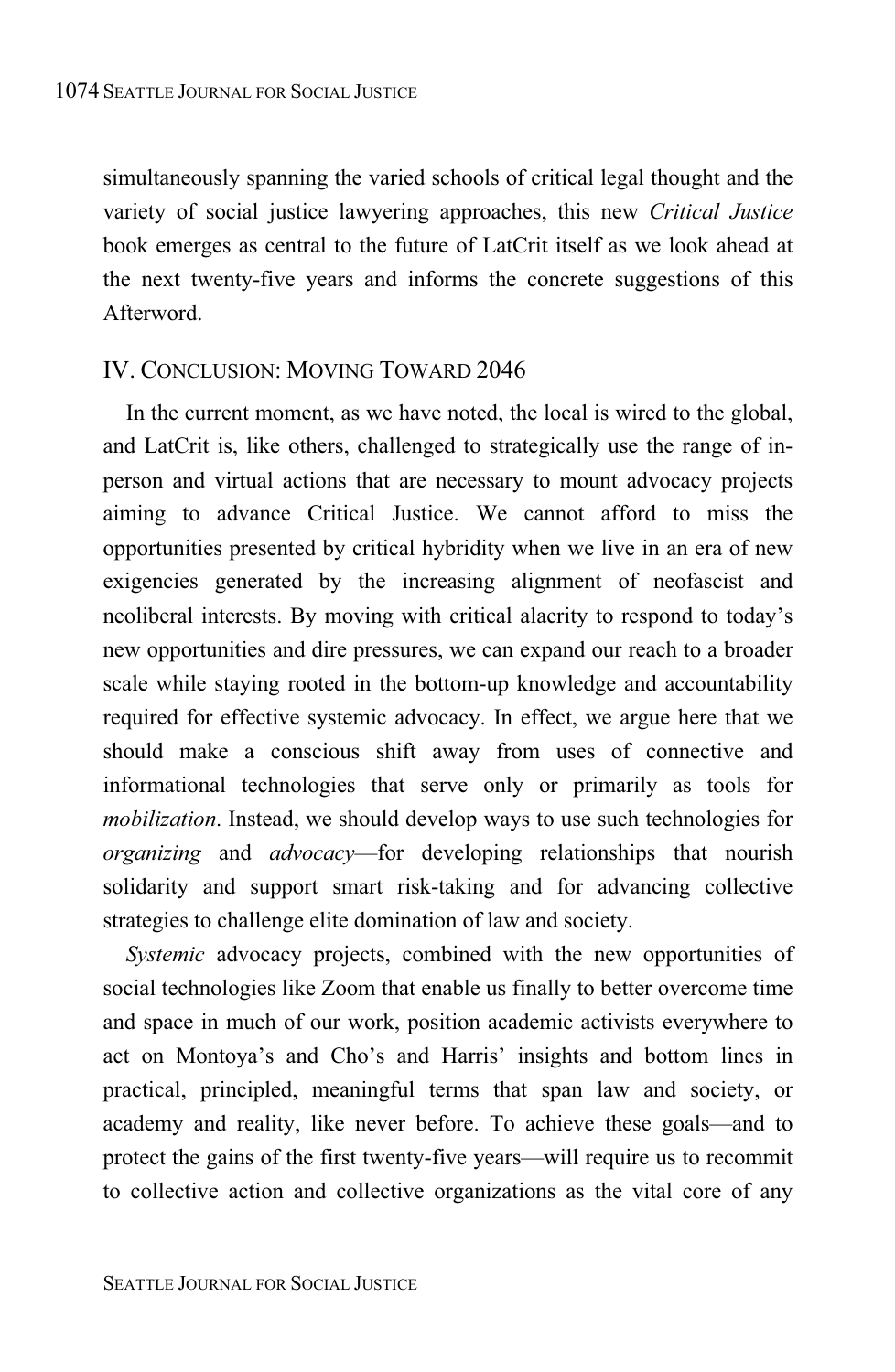social change effort. Looking ahead—and acting together—we can focus attention on entrenched systemic problems within the academy. Universities and law schools are not simply sites of knowledge production, critical pedagogy, and social power, but also workplaces. That means that Crit scholars, students, and advocates in the field all have a stake in mounting creative organizing and actions in response to anti-CRT attacks. These attacks are important precisely because they illustrate the interplay of racial capitalism and neoliberalism in this particular systemic context—the academy as legal workplace. Advocacy projects that employ hybridity smartly and in context, we posit, can enable us to launch a new era and kind of critical glocal praxis designed specifically to meet and overcome the entrenchment of colonial-era identity castes as globalized neoliberalism in this age of systemic injustice, global disruption, and unique opportunity. Imagination is the next step.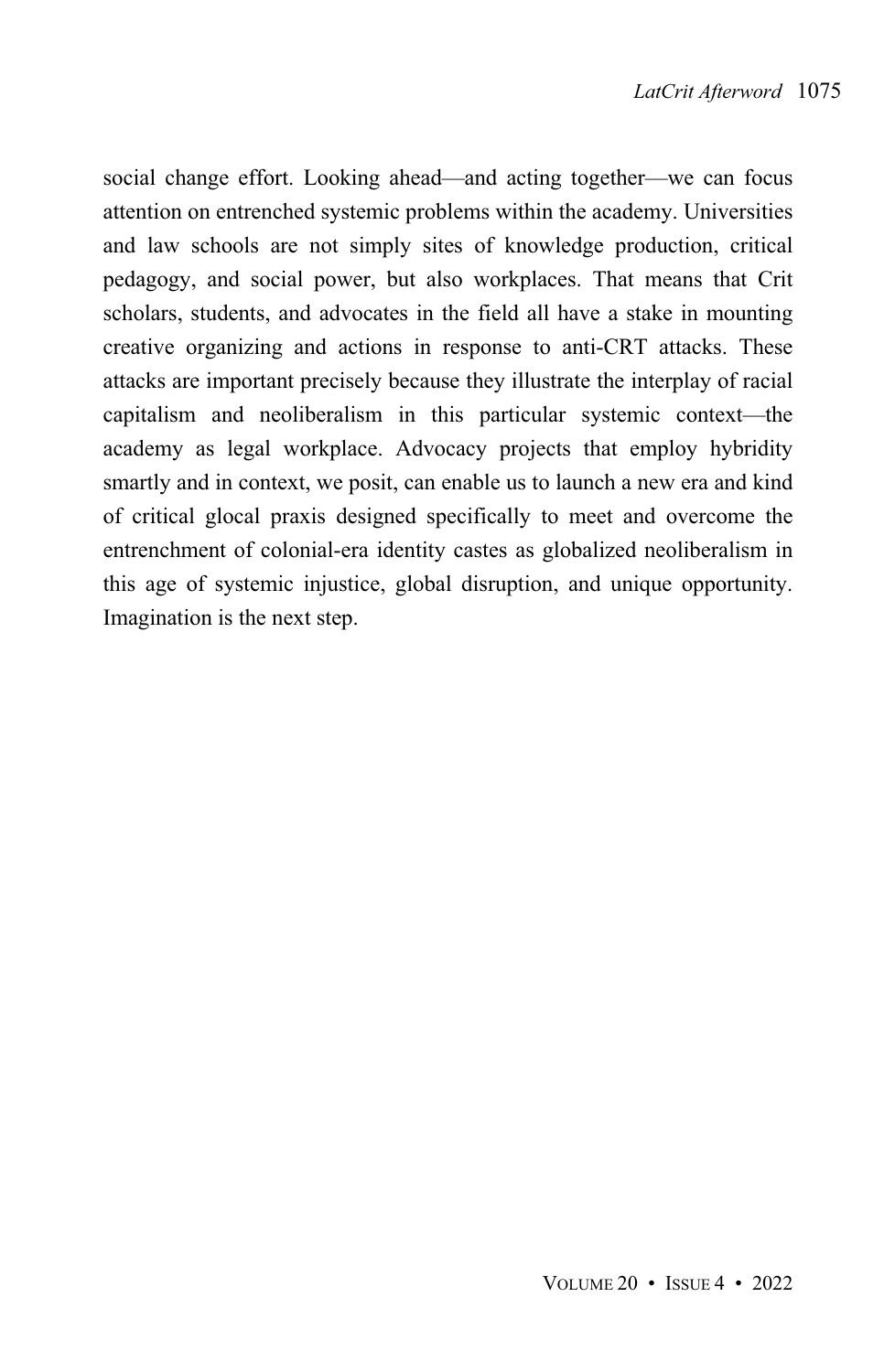### 1076 SEATTLE JOURNAL FOR SOCIAL JUSTICE